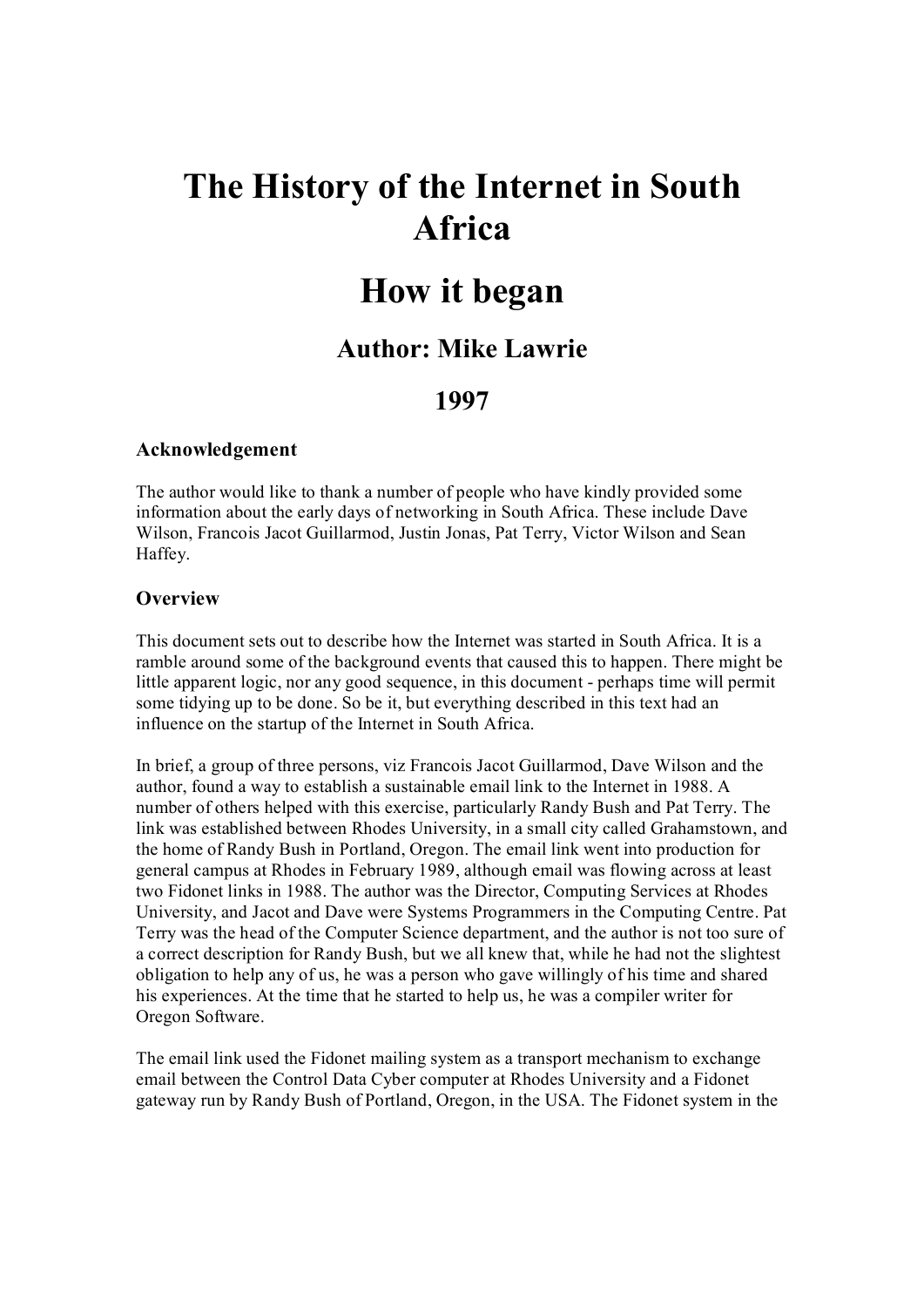USA had a gateway into the Internet, and to many people's amazement, including the group at Rhodes, the system worked and stayed working.

One thing led to another, and about a year later there was a uucp gateway in parallel to the Fidonet link. This was also a dialup system. The uucp gateway provided vastly superior facilities to Fidonet, because the standards used for email on the uucp transport protocol were in line with the Internet standards as described in RFC 822. At that time (circa 1989/1990), the TCP/IP protocols were in use internally at a number of South African universities, in particular at Rhodes University, the University of Cape Town (UCT) and the University of Natal, Durban (UND). In that era, use of a 9600 bps channel was obtained via the fledgling Uninet network to connect Rhodes and UCT, and an attempt was made to connect up a small internet between the LANs at these two institutions - this was in (?March 1990). Routers were to all intents and purposes unobtainable, so we tried to use Win/Route a commercial product sold by Wollongong that was supposed to make a PC act like a router. This simply did not work. Having wasted good money on that product, and about to give up, we then tried the public domain PCRoute, and then traffic started to flow. Work on getting email to flow across this link took place in May 1990. The technical work at the UCT end was done by Chris Pinkham, support at a policy and strategic level at UCT was from Fred Goldstein.

With the success of that internet link between Rhodes and UCT, a second internet link was established to UND. The technical work at that end was done by Alan Barrett. Note the lower-case internet, this was not part of the world-wide Internet yet.

In due course, the uucp dialup link was replaced with a full Internet connection that operated across a leased line (to Randy Bush) at 9,600 bps. This was towards the end of 1991. For whatever reason, we used the KA9Q package to handle the routing at each end of the circuit - quite why we did not use PCRoute consistently, or KA9Q consistently, has not yet been explained to the author by Jacot or Dave or Randy. It matters not, the packets flowed.

When sanctions against South Africa were lifted by the USA in 1992, a pair of Cisco routers was used on the link to the USA. In due course, Ciscos replaced the PCRouters which at that stage were connecting about 15-odd Uninet sites together.

Now this is all pretty simple to tell in a summary such as this. But that does not tell the entire story. There were many things that had to happen in order to get things to work, and to keep them working. This is the story about those things. Very few of them were planned or even thought about, things had happened that contributed to the success, and the co-incidences are quite surprising.

## **The Design**

It is just as well that there was no formal design process, and that the design of the system was not spelt out, because everyone would have laughed. This is what it looked like: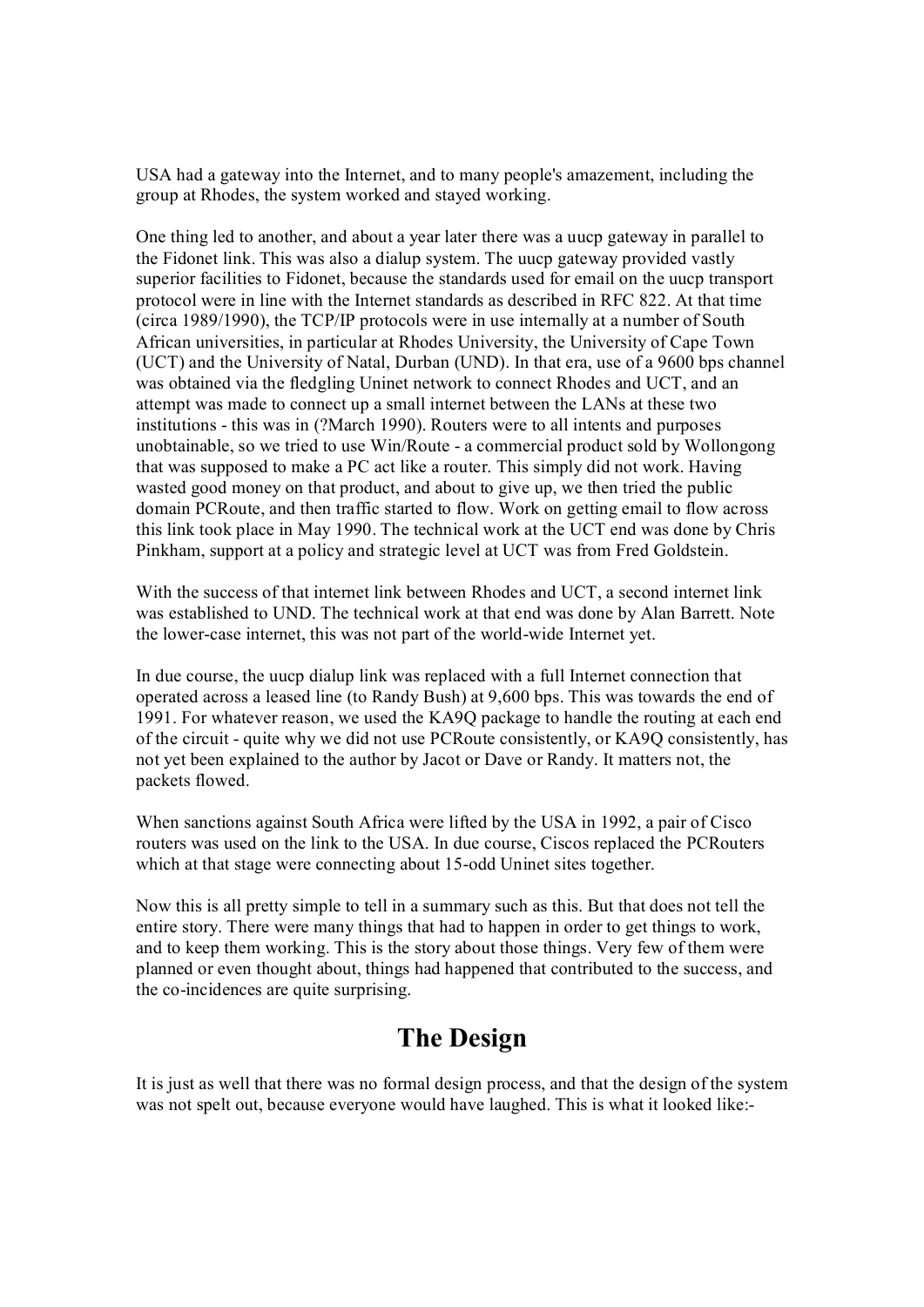- Start with a Cyber 60-bit word computer that has a native character set in uppercase, and where lower-case ascii characters have to be kludged.
- Write an internal mailing system in Cobol for the Cyber, catering for upper- and lower-case characters.
- · Use the Cyber NJEF package to link this mailing system to host computers that can handle IBM's RSCS protocol.
- · Use kermit to move mail spool files to hosts that cannot handle the RSCS protocols.
- Use the Cyber as a gateway between the RSCS-hosts and the non-RSCS-hosts.
- · Use copper twisted pair cabling to link terminals to the this Cyber for distances of up to 2 Km in order to allow Rhodes staff to access the email.
- · On the Cyber, extract mail destined for the USA and further afield, and use a kermit-like transfer to move this mail into a Fidonet system running on a scrounged 286 PC with a 20 MB disk. Filter off mail for South African hosts that, for political reasons, were not allowed to use the international link.
- · Make the mail on the PC look as if someone had typed it directly into the Fidonet system. Merge this mail with any genuine Fidonet mail in preparation for transfer to the USA.
- Dial to just about the furthest point in the USA, to the home of someone who does this for fun and has no obligation to assist in any way whatsoever, and transfer the mail into his PC, and receive incoming mail from his PC.
- In the USA, distribute the mail into a UUCP dialup mailing network, and then into the Internet.
- · Incoming mail from the Internet will follow the reverse path until it reaches the 286 PC at Rhodes University, when it will be intercepted, the addresses examined, and most of that mail will move via a kermit-like transfer into the Cyber.
- · Use the Cyber as a mail switch to deliver the email via a variety of protocols (RSCS, kermit) to hosts at other universities in the country.

That, in broad outline, was what was implemented in the first gateway, and what ran for about 12 months or so as the only email link to the USA for the researchers and academics in South Africa. It went into full-scale production use at Rhodes in February 1989. It was a relatively simple technical step to change this to become a UUCP gateway, and then to become the Internet gateway, but it was a bit tricky to convince other universities and research computer centres in the country to agree that using the Internet protocols was a good idea.

**Theorem**: There is a lot that they don't teach in Computer Science.

## **Early Computing at Rhodes**

Rhodes University was one of the first universities in South Africa to install a computer. This was an ICT 1301 computer, installed in November 1965. The author was the customer engineer for this computer, which in itself could be a longish story. One of the most important programs that this computer ever ran was one to calculate "Ray Tracing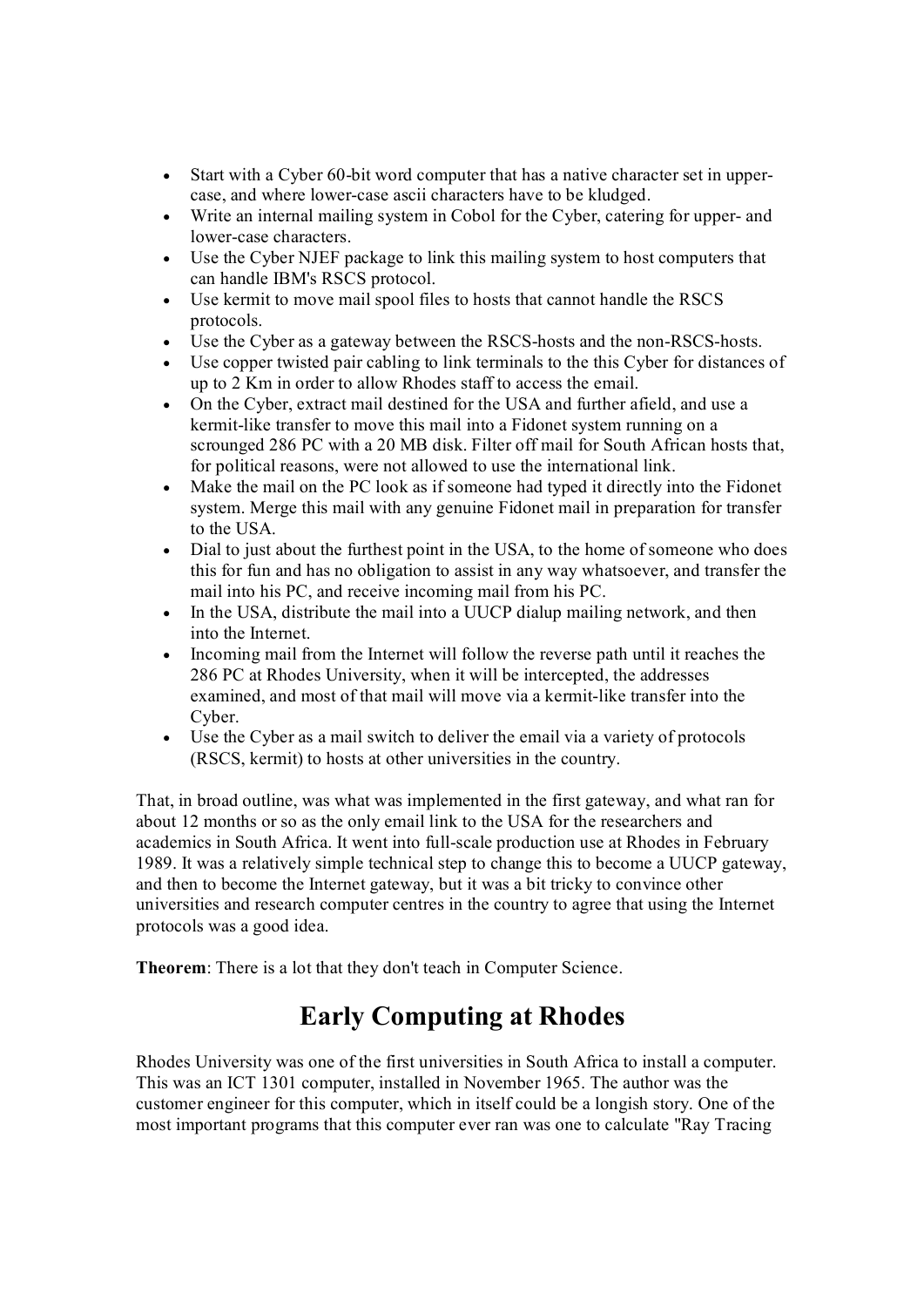for Initial Values as Follows", which was the work for Pat Terry's M.Sc degree in Physics. This program used to run overnight, and on more than one occasion Pat was found in a sleeping bag on the floor of the computer room - but that's another story. One of the "fun" things run on the computer was a computer dating program for the Arts and Science Ball in September 1967, where the idea was that the computer would give you a shortlist of possible partners to invite to the Ball. There were a number of other fun-butuseful things done, like a number of very useful extensions to the MAC compiler, in particular adding a TEA statement so that the running program could be dumped to the drum store while everyone went off to have tea. This was of particular use in that Pat's long-running program could be interupted while short jobs were run, and then re-started again. The gist of this is that the author and Pat Terry built up a very strong relationship over this particular computer, and had this not happened the Fidonet link might not have survived the "C:\JUNK" incident of November 1989.

Towards the end of 1969, the 1301 computer was replaced with an ICL 1901A. In July 1971, the author was appointed to the post of Computer Manager at Rhodes, and a few years later an ICL 1902T was installed to replace the 1901A. The 1902T ran the Maximop operating system that had been developed at Queen Mary College, London. The staff at Rhodes, in particular the systems programmer Martin Urry, rapidly became the South African experts on Maximop. The first terminals that were used were teletypes running at 110 bps, and they were very popular in spite of the slow speed and the noise, because they allowed interactive computing. Indeed, they were so popular that in 1975 the card reader and card punches were decommissioned, and all computing was done via the network.

### **Moo**

The author is convinced that the efforts that were put into implementing the MOO game helped considerably to further cement relationships that took strain during the development of the Fidonet gateway, so the story is given below.

During the days of the teletypes, Pat Terry had returned to Rhodes with a Ph.D from Cambridge ("the" Cambridge in the UK), and had encountered a program called MOO. This was a player-against-the-computer game, but there was a wider issue in that each player's score was on a public league. It gave great status to be at the top of the MOO league. An article in Software Practice and Experience (SPE 1(2), 201-204, 1971, author's name was given as "Aleph0") showed by means of Information Theory that if the player could use all of the game response information perfectly, the long-run average score would be about 4.3 (ie 4.3 turns on average to reach the end of a game). An alternative way to get to the top of the league was to crack the storage location of the league table and put your name there. More exciting was to put a name like "gremlin" at the top of the league so that the maintainers of the program were left guessing as to who gremlin was as well as how this had been done. So, the challenge was thrown open by Pat Terry (main programmer of MOO) and the author (main protector of the computer files) to all and sundry to crack MOO by any means whatsoever, but heaven help whoever was caught trying to crack any other part of the computer system.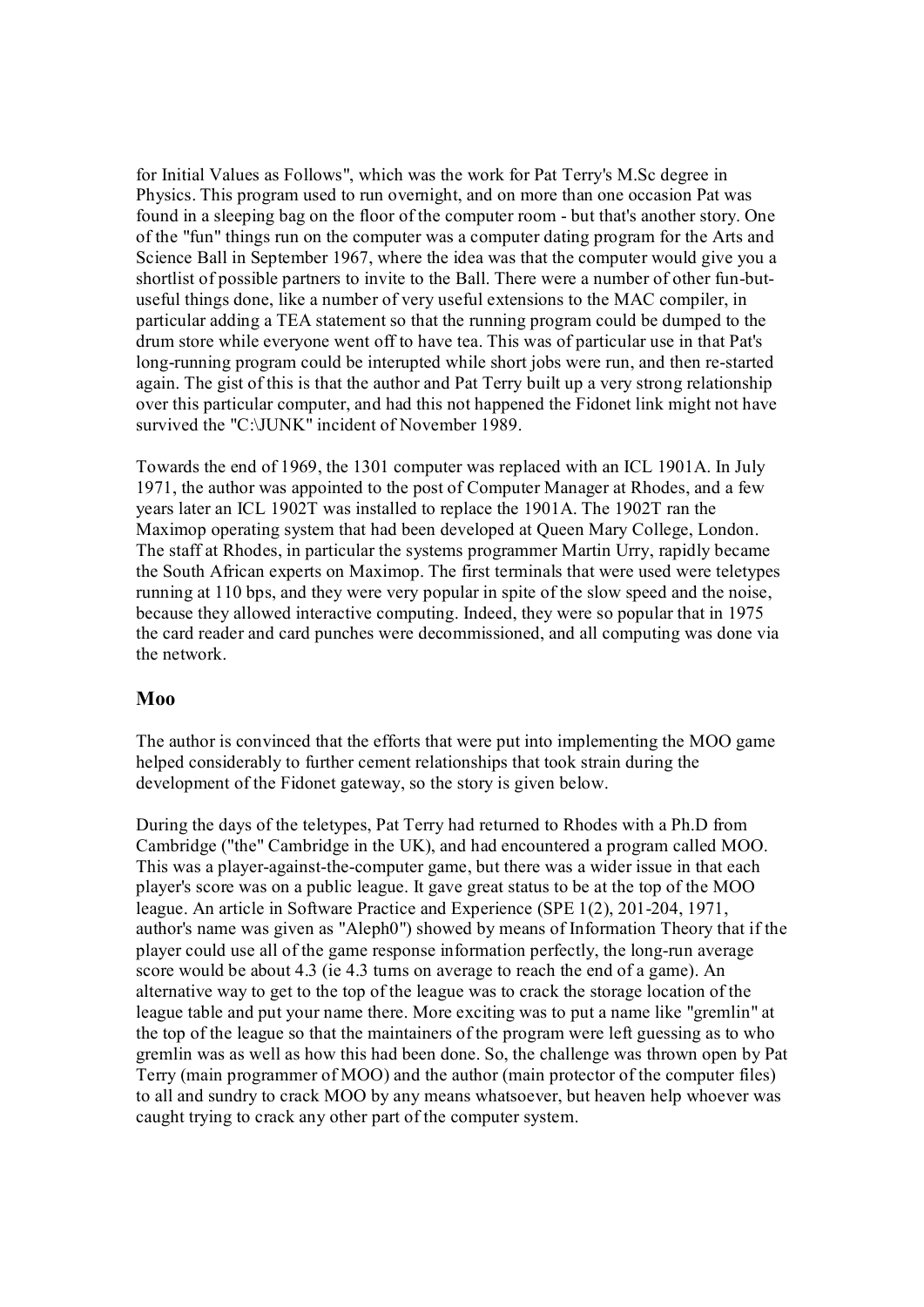Well, one student by the name of Sean Haffey went through a phase of being at the top of the MOO league for far too long with far too low a score. Pat Terry and the author spent considerable time together to find out how this had been achieved, because neither Sean Haffey nor anyone else could play so well so consistently. This cemented relationships between Pat Terry and the author, particularly when dealing with technical computer issues.

For the record, and perhaps Sean Haffey does not know this, in desperation we spent quite a bit of time scratching through the waste-paper bins of the terminal room looking for the abandoned teletype printouts that were from Sean Haffey's interactive sessions, and eventually found enough to give us a good lead as to how he was doing what he did, and thus we patched the security gap.

The game itself required the player to deduce a 4-digit number that the computer had generated at random for that particular game. The number could not start with a zero and had no repeated digits. The player typed in a 4-digit number (of whatever choice), and the computer responded with a count of the number of bulls (ie correct digits in the correct position) and the number of cows (correct digits but in the wrong position). This is a bit like the commercial game called Mastermind. One significant difference was that it had league table that was publicly readable, so anyone could see how well anyone else was doing.

### **The First of the Video Terminals**

Teletypes gave way in due course to video terminals. ICL's video terminals were wickedly expensive, used synchronous communications, and were not suited to the academic environment at Rhodes. (maybe this is unkind to say so, but there really was not a lot of money to go around). So, we went for cheaper async terminals. Some low cost async video terminals were purchased from Newbury Labs in the UK, and speeds moved up to 300 bps and to 1200 bps. There were also three Tektronix T4010 graphic terminals.

There was a bit of a problem in that neither the staff at Rhodes nor ICL knew how to connect these video terminals to the ICL computer. Eventually, we at Rhodes worked out that this could be done with two wires, viz the ones that carried the transmit and receive signals, provided that we could get a good local earth at each end of the link, and provided that certain control signals were strapped. For the technically minded, on the RS-232 25-pin connectors we would strap pin 4 to 5 and strap together pins 6, 8 and 20. Pin 7 went to the local earth at each end of the connection, and pins 2 and 3 were connected to pins 3 and 2 resp of the remote connector. By whatever weird accident, we found that this would work error-free at 1200 bps over some 2 Km of Telkom's copper local-leads, and the author (and in due course many others) used this to get interactive access from home. We put lightning suppressors between pins 2 and 7 and between 3 and 7, and put a 500 mA fuse in the circuit to protect the Telkom cable from blowing up during thunderstorms. Some years later, we used a 4-wire circuit driven by  $RS-422$  line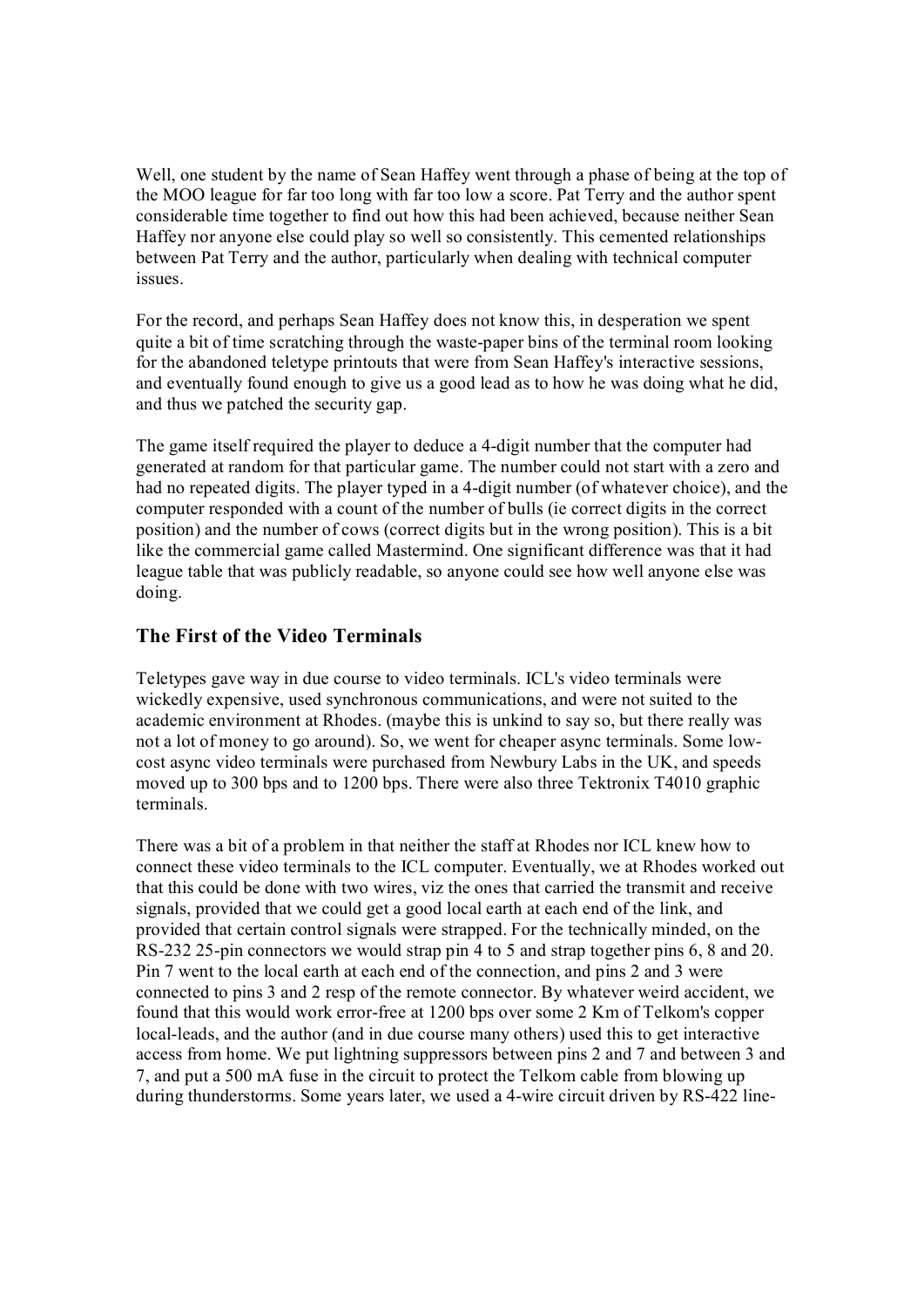drivers that we developed at Rhodes, and this would work at speeds of up to 38.4 Kbps, on the shorter circuits, without any errors. These were still in production in 1997.

In due course (??year?? 1978??) the 1902T was replaced with an ICL 1904A. By then the network had expanded, and the faster computer was needed. Maximop was still the operating system in use, and we made use of ICL's George 2 and Queen Mary's College's Maxibatch.

The point about all of this is that in due course the technical computer staff at Rhodes were automatically provided with a connection to their homes, as was the author. Mind you, it was very difficult to get members of the Computer Steering Committee to agree that PCs should be provided as well, but in due course this happened. So, when the Cyber/Fido gateway was being developed and was being expanded, the computer staff who were doing the development could access these facilities from home, in the evenings. Given that time zones are such that the South African evenings are the normal working hours of most of the USA, we could communicate with our contacts in the USA at times that suited all of us (no jobtype disruptions for us, and normal working hours for our friends in the USA). It was relatively easy to have several exchanges of email in an evening, and this boosted the productivity of the efforts that we put into developing this system.

There was a teletype circuit to the ICL computer at the University of Fort Hare, where Maximop was also in use, but this was used only to connect a teletype at one end to the ICL host at the other - there was no attempt to link the two computers directly.

## **The Cyber Computer**

Rhodes University installed a Control Data Cyber model 825 computer in November 1981. This computer was a an excellent number-cruncher, and it had a very flexible Network Processing Unit that handled the data communications. The operating system on the Cyber was called NOS, which stood for Network Operating System. The simplest way to put jobs into the computer and to control them was via a VT100 or similar terminal.

The Cyber's storage unit was a word of 60 bits. This was ideally suited for scientific applications because floating point operations were very fast indeed. Compile times for Fortran programs were incredibly fast as well, a moderately-sized program would compile in a matter of seconds. The Cyber's 60-bit word was treated as 10 6-bit characters whenever it was necessary to process character strings. Because the Cyber was designed for scientific work, the programming language was Fortran, which at that time required only upper-case characters, so a 6-bit character set was very efficient. However, the full ascii 7-bit character set could be handled by the NPU, which was hard-coded to treat "ordinary" 6-bit characters as their 7-bit ascii upper-case equivalent, but if the character was a circumflex (ie "^"), then the following character was converted to a lower-case ascii 7-bit character. That was for characters leaving the Cyber via the NPU, and there was an equivalent conversion when ascii characters were received via the NPU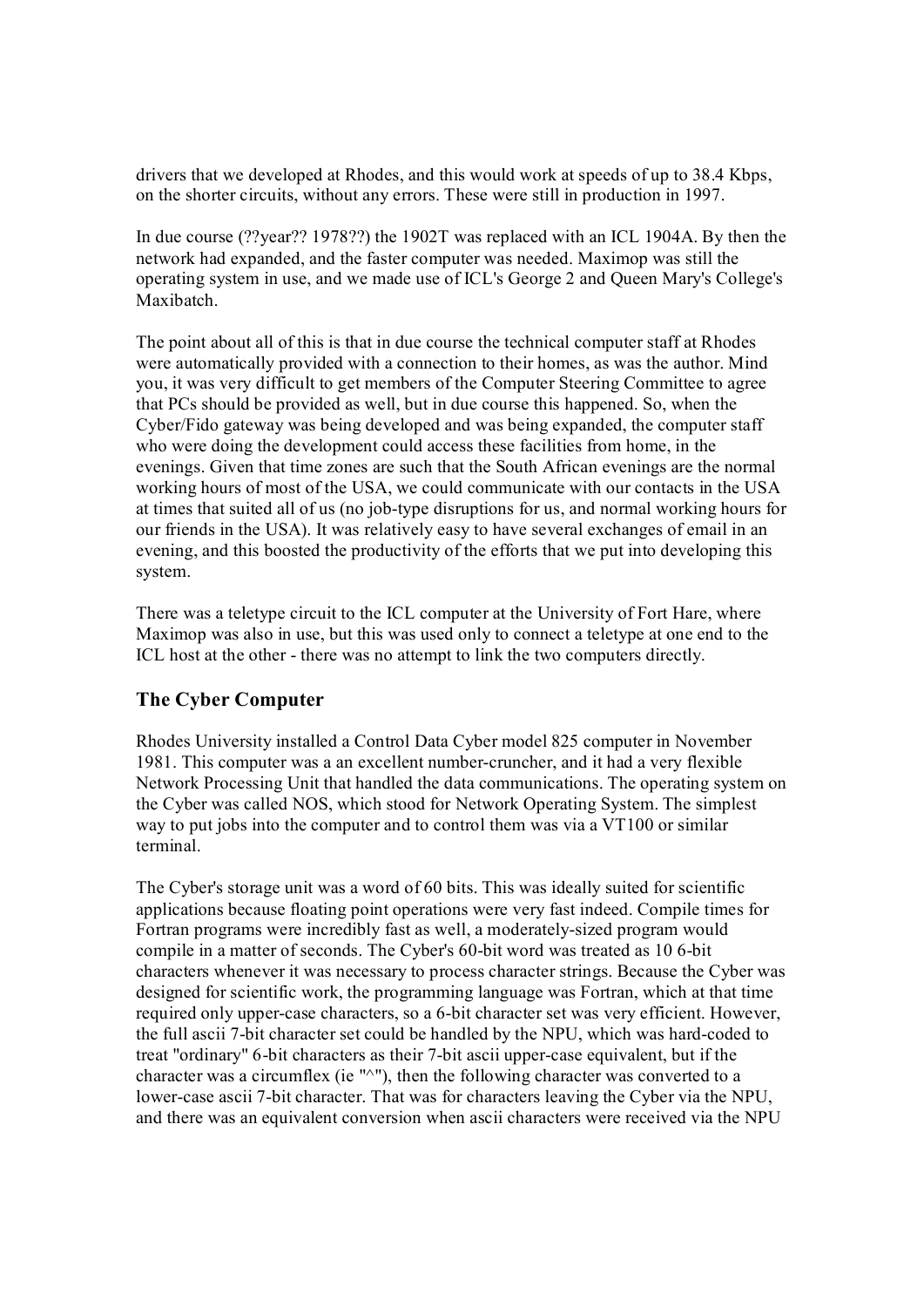and stored within the Cyber. A parity bit could be handled as well, and the full 8-bit character set could operate through the NPU in ascii or ebcdic coding. In all, the NPU was an extremely flexible and fast device, and could handle just about any communications protocol that was in use by any other mainframe manufacturer. It is significant that, unlike IBM with their SNA network and DEC with their DECNET network and other manufacturers with their own proprietary protocols etc, Control Data did not invent any proprietary communication protocols, but had packages for the Cyber's NPU that allowed it to handle such protocols.

So what, you well might ask. Well, for sure it made programming a mailing system on the Cyber a bit of a problem if you wanted to handle the full ascii character set. And that had to be done if one wanted to communicate with the rest of the world, because that was the lingua franca. We had quite a bit of work on our hands as a result, but all of this was completed long before we had even heard of Fidonet.

So much for the character set and protocols, there were other matters that had to be addressed. One of them was that the Cyber did not have a mailing system, so we had to write one if we wanted one. Much of the programming of the Rhodes mailing system on the Cyber was done in Cobol. Yes, that scientific oriented Cyber had an excellent Cobol compiler. Cobol was chosen as the programming language for the Rhodes mailing system because it was so easy to make use of the disk routines, particular the Direct Access routines. Handling ascii characters, though, was something else, and that gave us a headache. The main programming work on that mailing system was done by Hugh Murrell, in the early 1980's. Ian Dore and Eugene de Jager were involved in the changes that were necessary later on in order to interface with the Fidonet gateway.

The stand-alone mailing system had moderate use at Rhodes. Each registered user had a mailbox, some users made use of them sometimes. There was considerable email exchanged between the three of us in the Computing Centre, so if nothing else we could see the benefits of expanding this facility on to cover a much wider geographic region.

Why is any of this significant? Well, the full source code of the Cyber mailing system was at hand, as well as the total design, because it was developed as this author's design, and thus when it came to writing gateways to move mail in and out of the Cyber, it could be done relatively easily.

### **Attempt to Use Modems**

There was a serious attempt to "legalise" the situation regarding the use of Telkom's copper cabling that ran around Grahamstown (1989?). It somehow seemed to be wrong that we were not using modems, so we made a very serious attempt to rectify the situation. An order was placed with Dimension Data for their LDM2000 limited distance modems that had been on demo at a Telkom conference in Cape Town. The order fortunately spelt out part of the specification that was on the glossy blurb, something along the lines of "These units shall operate at 9,600 bps or faster over a distance of 5 Km". Given that the Rhodes' homebrew devices ran with 100.00000% reliability at 19.2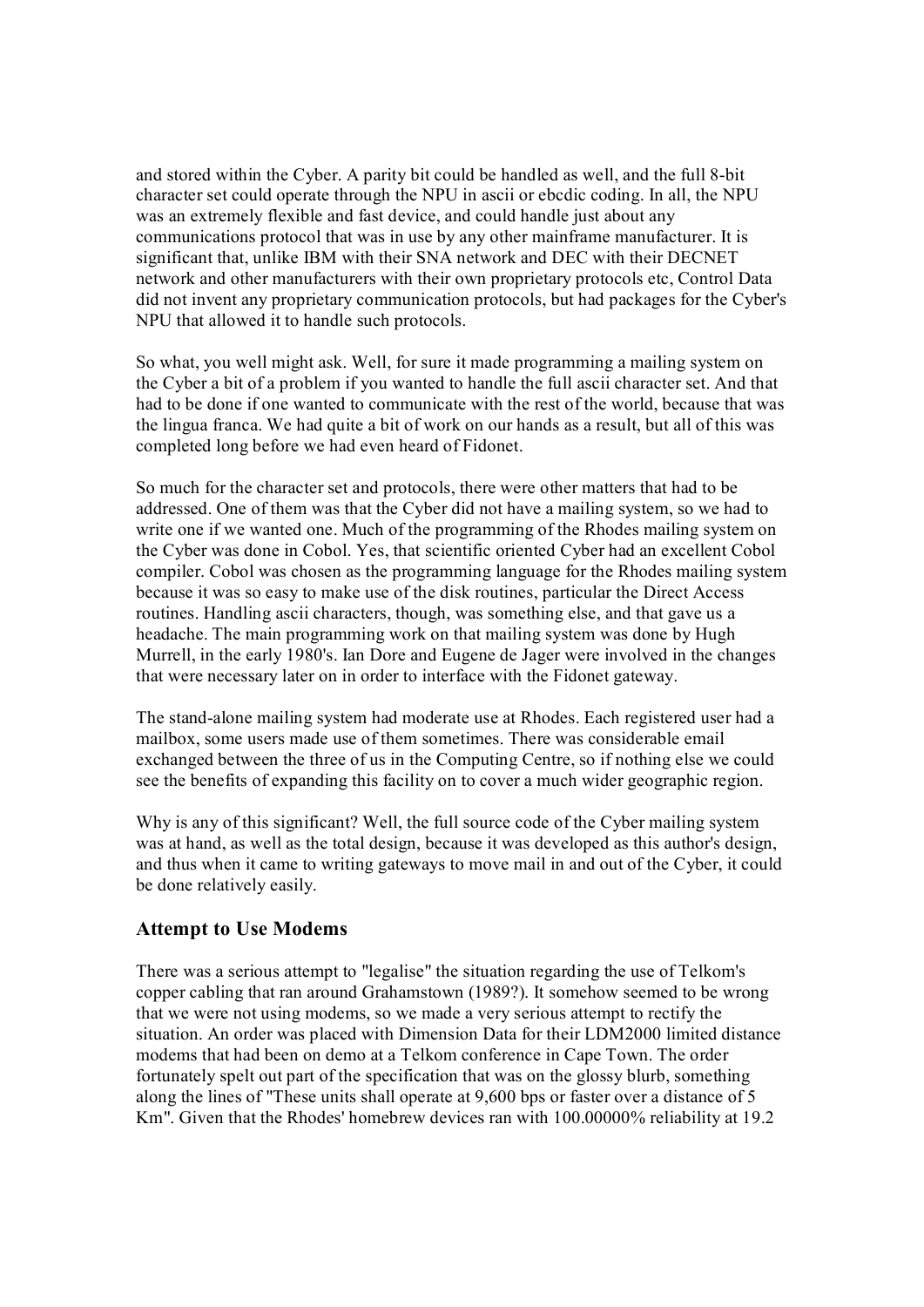Kbps from the Cyber to the author's house (about 2 Km of wire), this circuit was chosen as the test-bed for these modems. In short, nothing worked on these LDM2000 modems. Telkom technicians were called in to check the line (there was nothing wrong with it), the LDM2000 design engineer flew in from Johannesburg to attempt to fix the modems, all to no avail. Well, not quite, a Telkom technician did a "hot change" of a modem board in the modem rack (this is what the specs said could be done) and blew a 5 cm dirty black hole in one of the boards in the Cyber. The modems were returned to Dimension Data in July 1989. Well, a year or so later we eventually got our money back from the vendor, but we'd learnt a lesson. Don't use modems unless you have to, rather drive the wires with your own devices because they work.

**Theorem**: Vendors of products and users of products are quite distinct, and the one does not understand the needs of the other.

**Corollary**: If you buy a product for a particular purpose, it will not work to its specification.

### **Plato**

Rhodes University ran the Plato computer based education system on the Cyber. Rather, on one of the Cybers, the one called RUPLA. Three of these computers stood in the computer room, one for "normal" computing of research and administration (RURES), one for Plato (RUPLA), and one that was acquired from JCI as a spare that could be cannibalised in case the sanctions against South Africa got worse before they got better.

A number of institutions connected to this Plato system, as far afield as Cape Town and Johannesburg. This was quite tricky, and had to be done by means of communication across lengthy (600 mile) analog circuits that were not very reliable. The lessons gained in keeping these communication links working were extremely valuable when it came to working across an analog circuit to the USA. Some of these links used a private (ie non Telkom) X.25 PAD at each end in order to multiplex a number of Plato terminals on one circuit again, valuable X.25 experience was gained.

But there was another benefit that arose from Plato. Professor Fred Hoffstetter from the University of Delaware visited Rhodes University (year??--mid '80s??). One thing led to another, and the author was allowed a signon on one of the Udel computers (??1988??). Access to the Udel computer was via the exhorbitantly expensive and inefficient Telkom international X.25 service. The big plus was that Udel was on the Internet, and the author could thus send and receive email directly into the Internet. The value of this cannot be overstressed - when the Cyber/Fidonet gateway was being developed in 1988, it was relatively simple to check that email did or did not arrive correctly at an Internet site, and that it could be sent from an Internet site into the Cyber. It was also possible to download RFCs from the Internet via this link, albeit an expensive thing to do, so we could rapidly obtain the specifications that were needed. Getting these specifications electronically was very helpful indeed. The procedure to get them in paper form was horrendous. Firstly, non-existent funds had to be found in an impossibly-tight budget, then ordering from the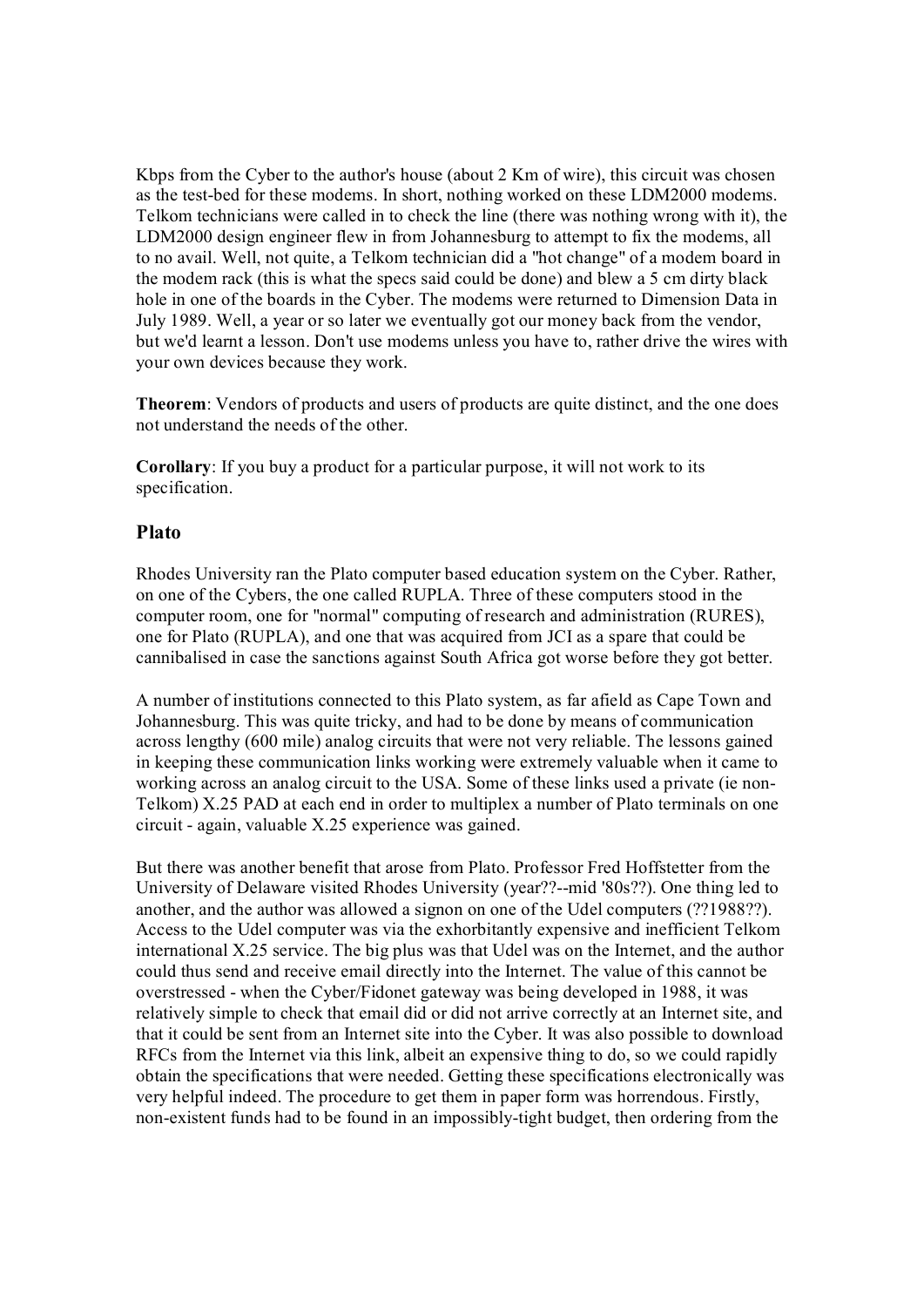USA was a long-winded process requiring clearance in advance for a foreign exchange payment, which in itself required the vendor to provide a pro-forma invoice in advance, and then when/if the order was ever fulfilled by the USA vendor (remember, sanctions were in place, some vendors refused to supply goods) it would arrive in South Africa and incur a hefty import clearance charge and import duty, never mind the lengthy delays of this last process.

For the record, the author's signon at Udel was lawrie@vax.oit.udel.edu.

## **JNET**

Well before the Foundation for Research Development (FRD) started the Uninet project in 1987, it was apparent to the group at Rhodes that it was essential to find a way to link the Rhodes Cyber to the network of IBM computers that linked the Universities of Potchefstroom, Witwatersrand and Pretoria together, and that also linked into the CSIR. That small network was connected at 9,600 bps on leased analog lines, and by all accounts there was no great use made of it. However, the network existed and was significant in that it connected different and autonomous institutions together. The technical work of maintaining this network was done by the networkers at Potch, so Potch was the obvious connection point for linking to the Rhodes computers. The cost of a leased line between Rhodes and Potch was simply unaffordable, so other means had to be found. In practical terms, the only option was to use a dialup connection, the only modems available worked at 2,400 bps. The communication protocol on this network was the very protocol that was used by Bitnet, viz IBM's RSCS, which used a synchronous communication protocol.

It was quite out of the question to attempt such a dialup link without first gaining some experience with the RSCS protocol. This link would have linked computers of different vendors and under separate autonomous control. The potential for chaos was simply far too high.

So, we started work at Rhodes to link a local computer to one of the Cybers by means of the RSCS protocol . This local computer was on our doorstep in the Physics department at Rhodes, in the form of a small VAX run by Justin Jonas.

## **Gateway Cyber/VAX**

In the Physics department at Rhodes, there was a small Vax 11/730 computer. Some time in1987 the author came across a package called JNET, which enabled the VAX to run the RSCS protocol. It interfaced well into the VAX operating system, and in particular into the VAX's email system. Thanks to the vision of the Control Data SA account manager for Rhodes, viz George Campbell, Rhodes had obtained the Network Job Entry Facility (NJEF) for the Cyber, which enabled the Cyber to run the RSCS protocols. Funds (about USD900) were found by the Physics department to purchase the JNET package from Joiner Associates in the USA. The political credentials of Rhodes were provided in order to deal with the sanctions issues which were then rife in the USA. The datestamp on the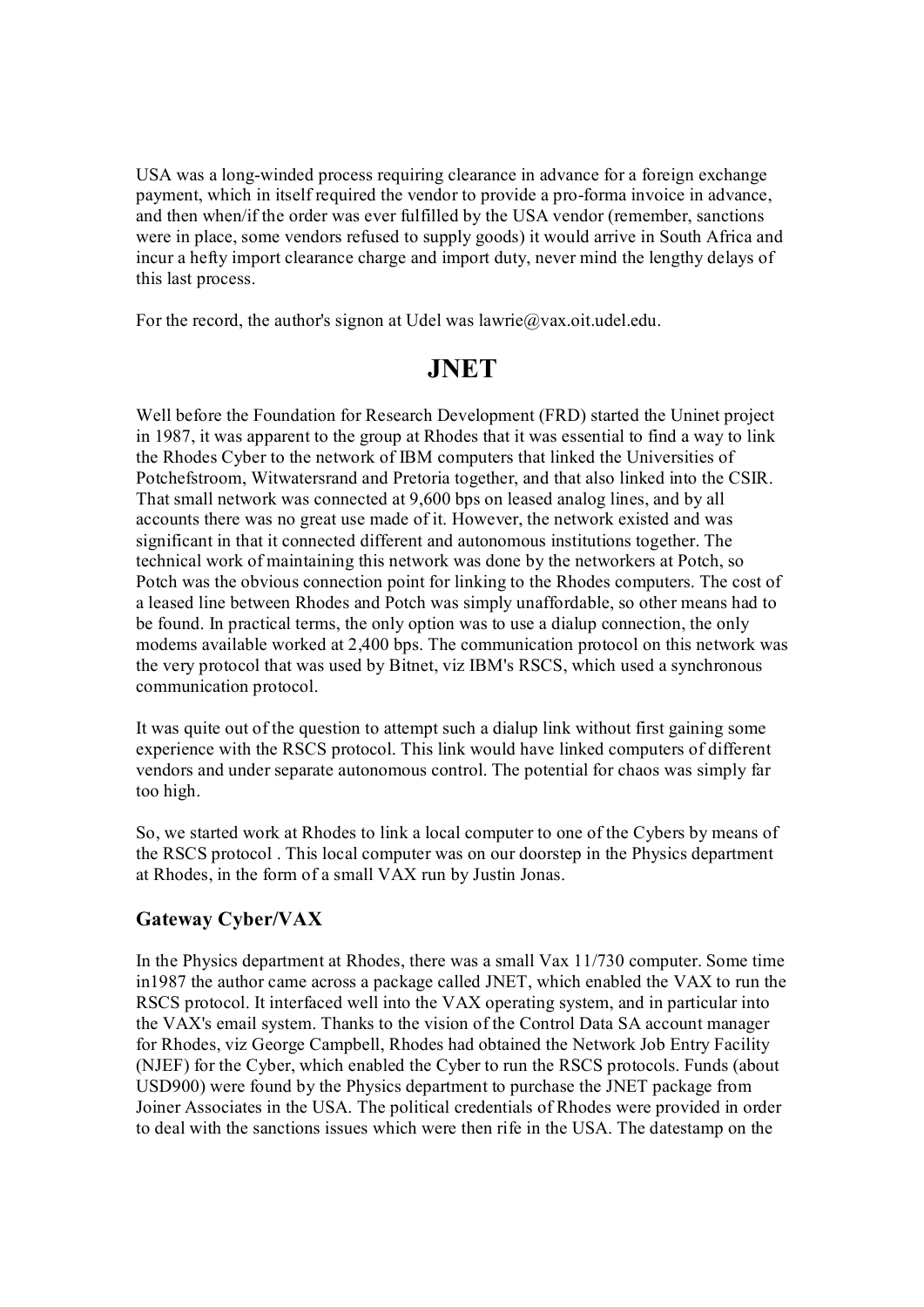JNET tape, which was still at Rhodes in 1997, was 11 October 1987. By the  $18<sup>th</sup>$  January 1988, good progress had been made with the connection between the Cyber and the VAX and we could make use of all of the facilities that it offered.

The linkup between the Cyber known as RURES and the VAX known as RUPHYS was established, and it worked very well. Modifications had to be made to the Rhodes mailing system that ran on the Cyber in order for mail to use the RSCS protocols as a transport mechanism. This was not too difficult for the Computing Centre staff to do. The exercise taught us a great deal about how to set about building a network of computers that ran different operating systems, and were controlled by different departments. The link operated at 9,600 bps on Microcom modems that had been obtained cheaply from a commercial company (name is forgotten) that had recently changed from analog to digital circuits and thus no longer needed analog modems.

In due course, when the Cyber/Fidonet gateway was working, it was a simple matter to include the RUPHYS host in the tables that routed email to the correct hosts. By an extension, carried out by Justin Jonas of the Rhodes Physics department, a microvax, called RUCHEM, in the Chemistry department could also be included in this network. A means was found to get email to a host, called RUBIS, in the Business Information Systems department - this being motivated by Malcolm Sainsbury. Simple? Well, not quite at the time, but simple in retrospect. One has to bear in mind that this was the only "Bitnet" style network that ever existed in South Africa, and we had to find our own way ourselves in order to make it work.

## **South Africa's only BITNET-Style Network**

In due course, a number of computers in South Africa were connected either directly or indirectly via the Cyber computer at Rhodes. Without setting out to do it, the group at Rhodes had developed a network that operated in a manner virtually identically to the Bitnet network. The network used IBM's RSCS protocol to exchange email, it was possible to do remote job entry (RJE) from one host to any other host on the network, printing could be shared, files could be transferred, etc.

The earliest archived message that the author can find that flowed across this network is a message dated 8 March 1988 from Vic Shaw logged into the IBM computer at Potch (VSIRSHAW@PUKVM1). However, it is clear from a message dated 12 February 1988 to Vic Shaw from the author, that at that stage email could be exchanged between a computer at the CSIR (CSIRVM) and any of three computers at Rhodes (RURES, RUPLA, RUPHYS).

This section gives some information about that network, which proved to be a stepping stone on the way to the full Internet connection

### **Link to IBM at Potch**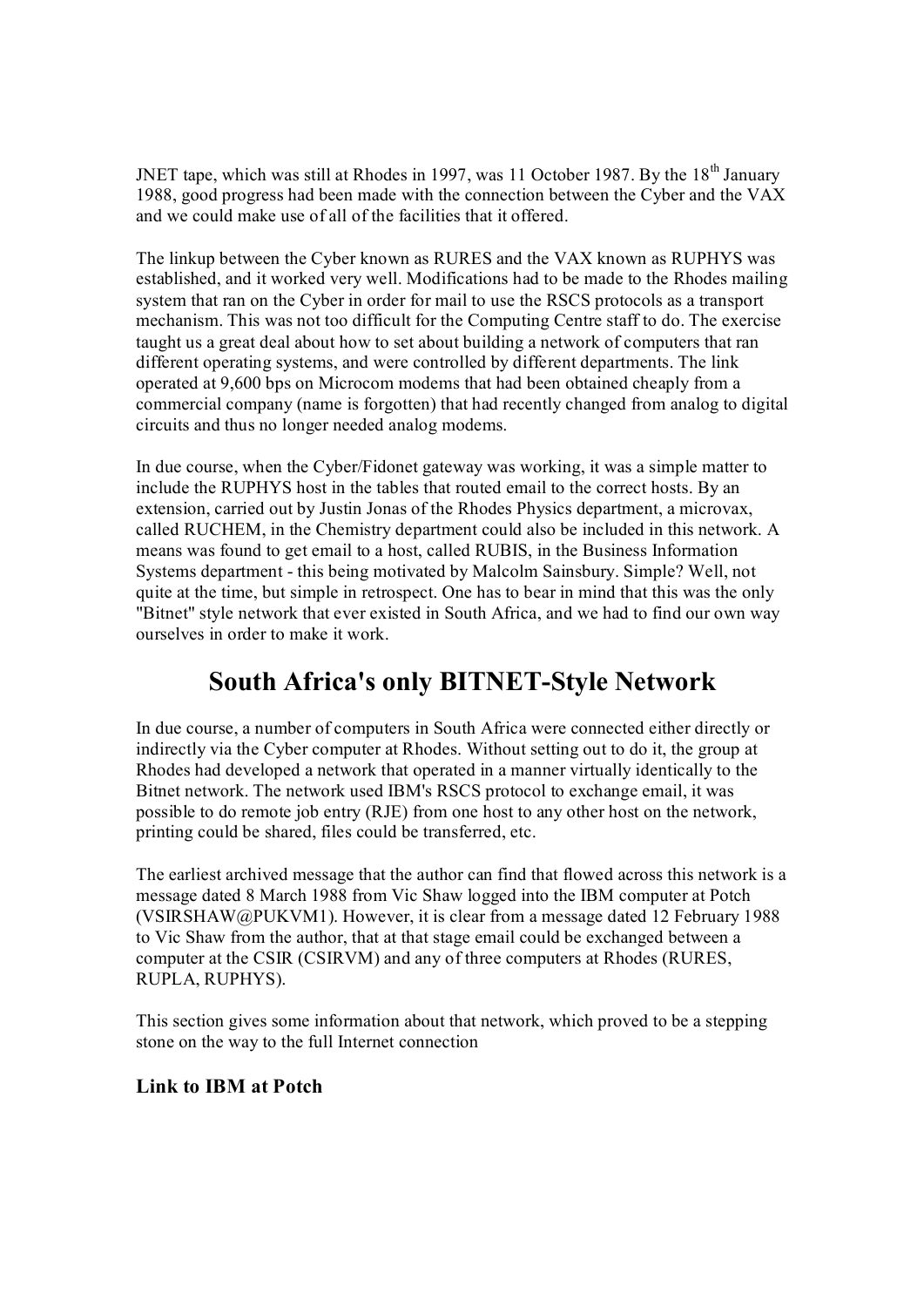Having cracked enough of the local networking problems at Rhodes so that email could be exchanged between different hosts that were controlled by different authorities, and having got to grips with RSCS protocol that was used by the Bitnet network, it was now time to attempt the next big step. This was to link the Rhodes Cyber to the IBM computer at Potchefstroom University, and thence to Wits, Pretoria and the CSIR in such a way that all of the Rhodes hosts could use this link. The only option open was via dialup working, using synchronous modems, because the cost of a leased line was prohibitive. The IT Director at Potch, viz Philip Welman, was extremely enthusiastic about such a linkup, and we had his full support and the keen interest of his networking staff (Jan van Rooy, Henry van der Walt and Sakkie Larney).

For the uninitiated, Potch and Rhodes were at the opposite ends of the political spectrum in the country. Rhodes had a very liberal left-wing anti-government reputation, and Potch (to some people, anyway) had a reputation of being somewhat verkramp (loosely, that means "less liberal than others"). There was also a language barrier, which might seem strange to persons not brought up in South Africa, in that Rhodes was an English language university, and Potch was an Afrikaans-language university. There was also the not-so-minor matter that the name Rhodes, which was taken from Cecil John Rhodes, a British Colonialist of not such good repute, had an unfortunate association with the Jameson raid of the 1890's, and this raid was an attempt to instigate an uprising in the old Boer republic so that Britain could seize the then new and lucrative gold mines of the Witwatersrand. Potchefstroom's forefathers were very much part of that republic. Well, the bottom line is that none of these differences seemed to matter to anyone who was trying to get the network to operate. There is a lesson there somewhere.

A really complicating factor was that Potch and Rhodes were separated by about 1,000 Km (600 miles). The link did not work at first (or second or third or Nth) attempt, and it took several visits by staff from both sites to make some kind of progress.

In the end, the dialup worked. This was at only 2,400 bps, but that did not matter too much. We could exchange email. So what? Well, some of our friends also said "so what, if we need to communicate with someone at Potch we can phone or fax them". There was no quick reply to this, but when these sceptics returned from visits to the USA, they changed their criticism to support.

For the record, the name of the IBM host at Potch was PUKVM1.

### **That Cable <blush>**

In the process of trying to get the dialup link working to Potch, we learnt a very valuable lesson.

Some of us had been into the Potch computer room, and we saw little else but "true blue" IBM equipment. Even the modems and even the cables to the modems were made by IBM. Coming from the thin edge of the net at Rhodes, we inevitably made our own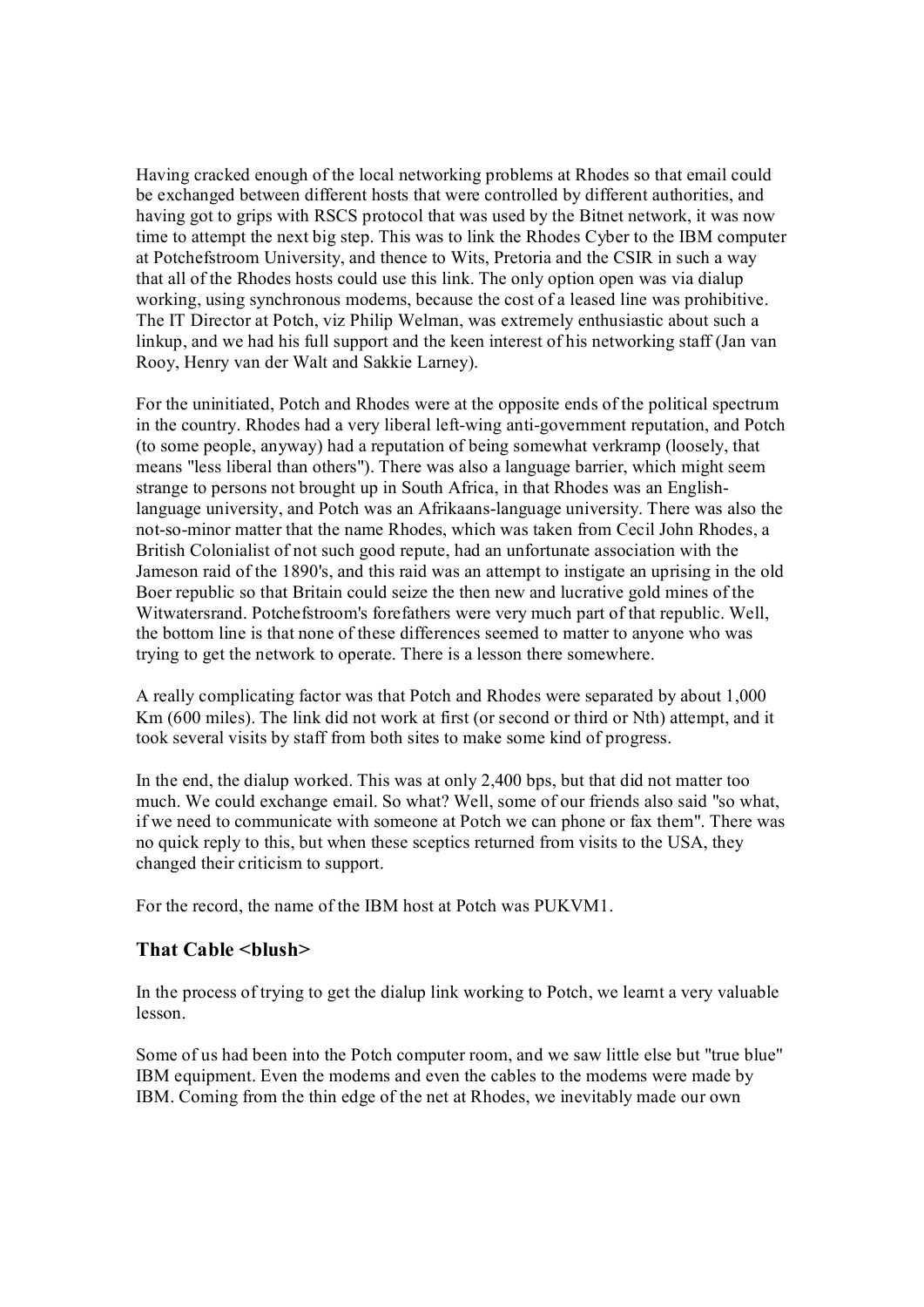cables, and often tweaked them to minimize the number of strands in the cable, thereby reducing the cost. So, we were somewhat bemused by what Potch was doing.

The cable that we used at Rhodes to connect the modem to the Network Processing Unit (NPU) on the Cyber was a "proper" cable made by some cable-maker, and was not the usual home-made cable that we used at Rhodes. After an extended number of unsuccessful attempts to get the modems to lock onto each other and produce a carrier detect signal, and having eliminated all possibilities, including that "proper" cable, of the problem being at the Rhodes end of the link, we were totally convinced that the problem lay at the Potch end. To cut what would be a long story short, we eventually found out that the cable at our end was quite unsuitable for a synchronous modem, and when we put a proper "proper" cable then everything worked. Whether or not the folk at Potch ever discovered our mistake we know not, because they were also making changes at their end of the link.

This was a very valuable lesson to us, viz no matter how certain you are that the problem with a communication link is not at your end, for sure it always is. Beyond question, this lesson helped no end when we had to deal with a network reaching into the USA.

**Theorem**: The problem is always at your end of the connection.

**Corollary**: You will always believe with absolute certainty that the problem is at the other end of the connection.

### **Access to Wits/Pretoria/CSIR**

One spin-off of the dialup link to Potch was that there was now communication between staff at Rhodes and the network in the northern region of the country. The author made use of this extensively in the work that ensued as part of the CUP networking committee, and at the same time he exchanged an enormous amount of email with Vic Shaw, then in charge of the CSIR's computer division (and later manager of Uninet). This led to Rhodes acting as a node on the CSIR's national network, thereby gaining more networking experience. More importantly, it built up an ethos of email communication between Vic Shaw and the author, which continued long after Uninet became a formal entity in 1987.

### **Jessie Gwynne**

The person at Joiner Associates who dealt with the sale of JNET to Rhodes was a charming lady called Jessie Gwynne. The author exchanged a large amount of semi private email with her, and in due course met her on  $15<sup>th</sup>$  October 1990 at the Educom conference in Atlanta, and visited her and her husband (Bob) at their home in Madison, Wisconsin. This was well before the TCP/IP packets were flowing into South Africa. It brought home to the author, who at that stage did not really need any more convincing, of the power of email communication and the friendships that it generated at the time.

## **Fidonet Issues**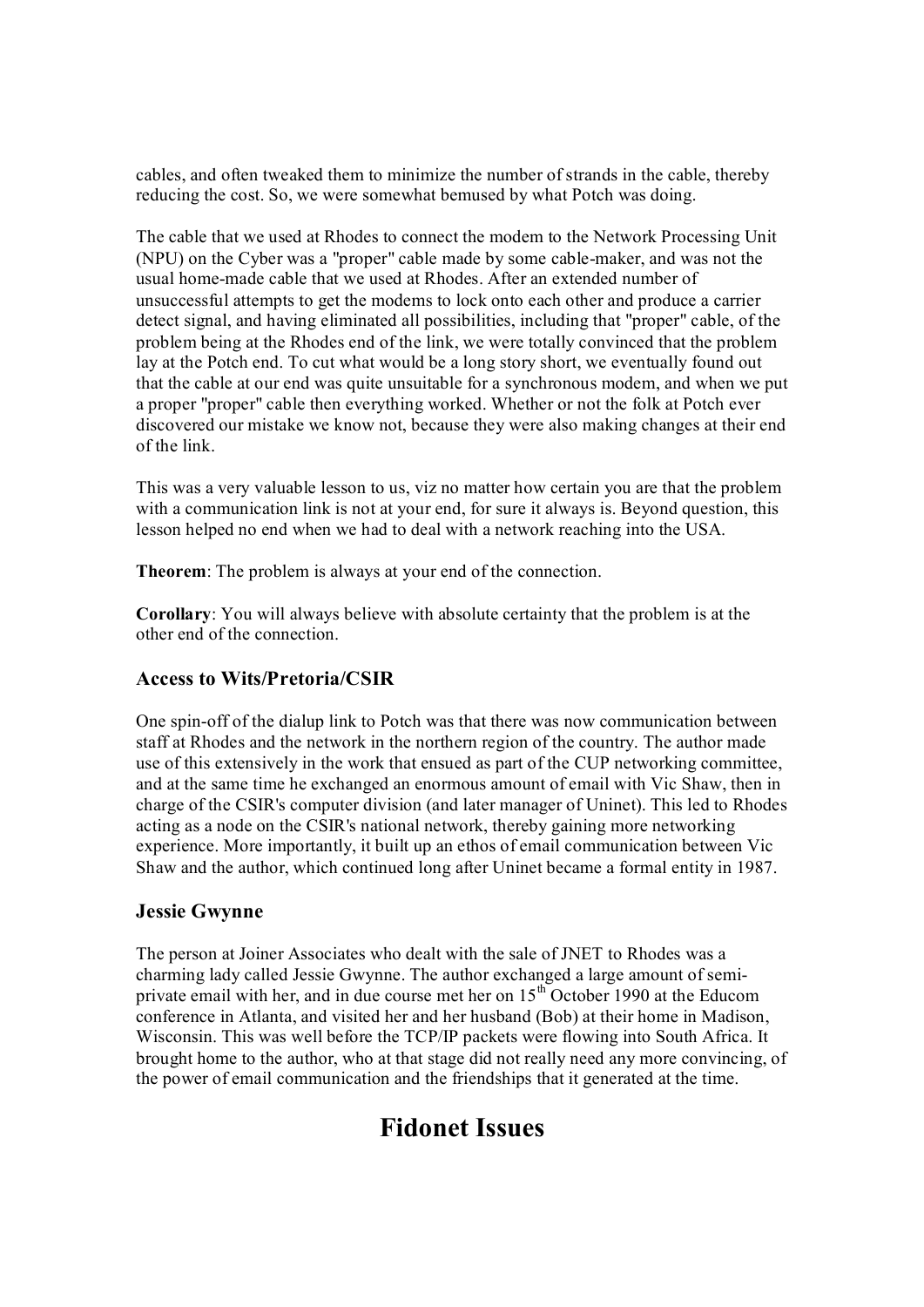The Fidonet system played a major role in the first email gateway at Rhodes, so it is worth spending a bit of time discussing issues surrounding it.

As far as the author knows, Fidonet was developed by Tom Jennings out of a PC-based bulletin board system (BBS) system. This was in the 1980 era. By 1985 there were some 400 nodes in operation around the world, but mostly in the USA. BBSes were popular with computer hobbyists. In essence, a registered user could load software to and from such a system via a dial-up modem, and could leave messages for the system operator (sysop) or for other users of the same BBS system. Tom Jennings extended this concept on Fidonet, such that messages could be left for users of other BBSes, and thus a system of interconnections between BBS systems took place. Given the cost structure of phone calls in the USA, where calls within most cities were free, Fidonet was build around an hierarchical system where PCs in one city would communicate directly with a hub PC via a local (free) phone call, and the hub PCs would communicate with other hub PCs in other cities using efficient aggregation and compression techniques. By carefully planning which hubs contacted which other hubs, the cost of the long-distance calls could be kept as low as convenient, and messages flowed via a store-and-forward mechanism.

A very important aspect of Fidonet is that it allowed some bright and enthusiastic persons to get involved in networking. The efforts that these persons put into this exercise were enormous, and it was done with full selfmotivation. The costs were met out of their own pockets, so there was every reason to get the last ounce out of the computers and out of the network. This led to implementing all kinds of cost-saving schemes. Eg, all files of any significant size that were exchanged across the communication links were compressed by the most efficient compression algorithms available, and there were restart points during transmissions that catered for spurious disconnections. A scheduling system was in place that allowed for cheaper time-of-day telephone rates to be used. And there was more and more of this type of thing. Not to be forgotten is the amount of help that was readily forthcoming from Fidonetters worldwide. It is very difficult to overstate the amount of help that we received in this regard from Randy Bush, who put in an incredible amount of effort to help us.

Fidonet does not scale very well. Every Fido node needed to be registered in a central file, and this central file had to be installed on every Fidonet system in the world in order to ensure reachability. Maintaining this file consumed significant effort, and consumed precious bandwidth. But beggars could not be choosers, we were very grateful for what Fidonet offered us.

Fidonet was developed at a time when the Internet was to all intents and purposes limited to the research and academic community in the USA. Before the end of the 1980's, it was apparent to all that it was highly desirable that the various email systems of the world should interconnect, by means of email gateways. Such an interconnection would, for example, allow users of the UUCP and Bitnet networks to exchange email with one another and with users of the Internet. By some means or other, and no later than by 1988, the Fidonet system could exchange email with these systems as well. Someone had developed an "add-on" package called UFGATE, which ran on the Fidonet PC and acted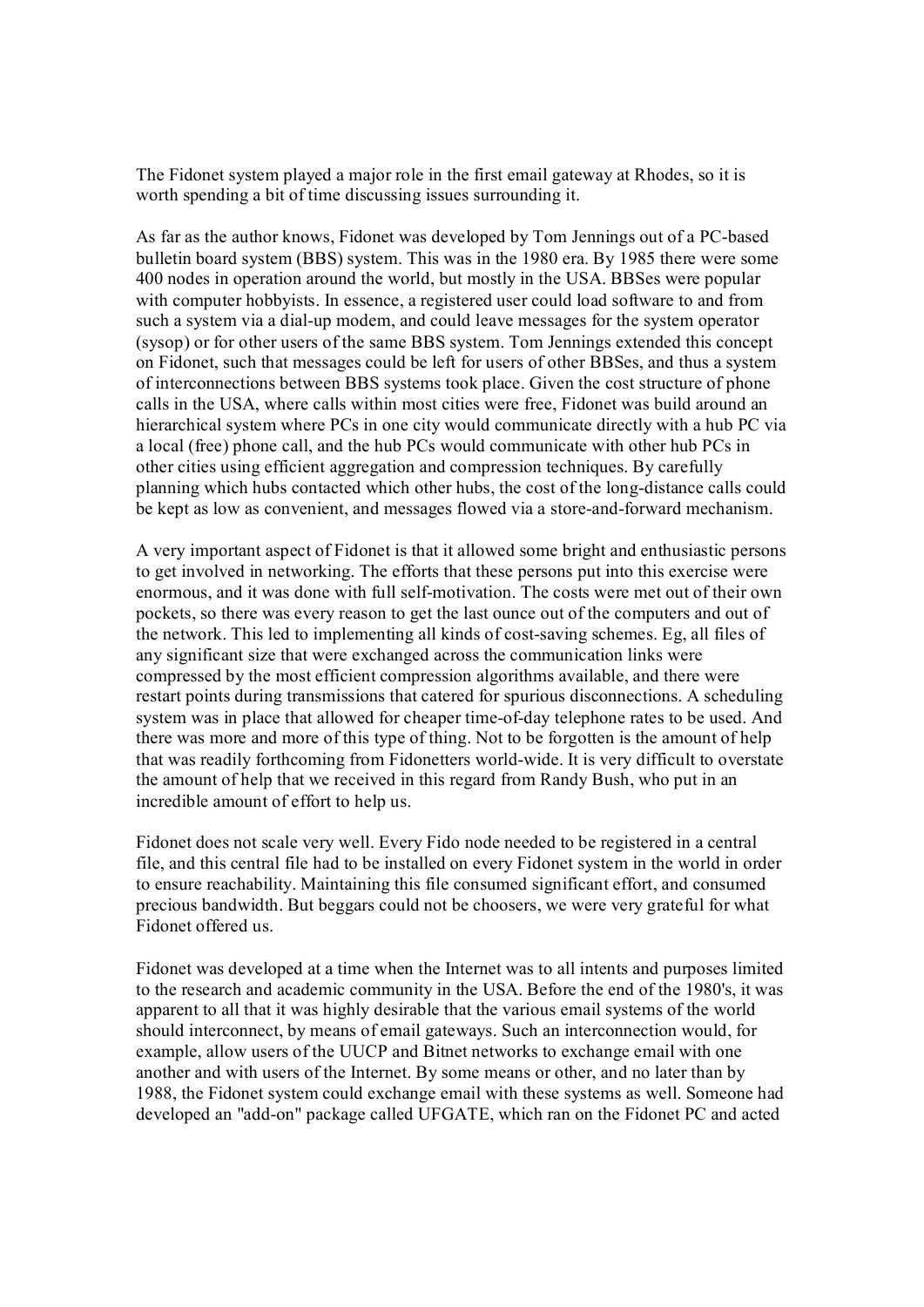as a gateway to/from a host running the UUCP communication protocols. There was a large UUCP community in the USA in that era, and the UUCP network had several gateways into the Internet itself. For some reason or other, UFGATE did not appear to catch on in South Africa, and the group at Rhodes were unable to get it to work successfully.

The design of the Fidonet email addressing system, and the method of holding addressing information, was not directly compatible with the standards for email exchange between two computers as spelt out in the Internet standard known as RFC 822. Just for one thing, the Fidonet system did not support the concept of cc:ing a message to others, and this was added as a kludge (as were other features, like addressing email to someone on the Internet).

In itself, the vagaries of Fidonet were not a major problem for the team at Rhodes. For one thing, the Rhodes mailing system on the Cyber had a number of shortcomings as well. However, the standards of the Rhodes mailing system could readily be changed, those of Fidonet and RFC 822 had to be adhered to. The author drew up a specification for moving the email between the Cyber and the Fidonet system at Rhodes, This Fidonet system was called "Settler City", after a nickname for Grahamstown. (A large number of British settlers had moved to the area in 1820). The author's specification was in a document named MAIL000. Jacot and Dave did the implementation, with Jacot handling what had to be done to the Cyber in order to move email into and out of the mailer there, and Dave doing likewise on the Fidonet system. Fortunately, the experience that we all had in making the Cyber exchange email with the Bitnet-style JNET package that we purchased for the VAX in the Physics department, and in communicating with the IBM host at Potchefstroom University, stood us in very good stead.

### **Fidonet as a Carrier**

It must be understood that we used Fidonet merely as a carrier for our email. Very few users at Rhodes used Fidonet directly. Typically, email was created by users of the Cyber (or the VAX in the Physics department), and read by users on those systems. The Cyber recognized that the recipient address in the email was not for local delivery, and so it put it in a spool file that was subsequently transferred to the Settler City Fidonet system by means of a file transfer. Similarly, email arriving into Settler City would be examined to extract email that was destined to a Rhodes computer (and eventually to any of the computers at Uninet sites), and it would be reformatted and stored in a spool file for transfer to the Cyber.

Apart from email, there were some usenet newsgroups that were somehow brought in, as well as some Fidonet "echo" groups. There was no transfer of newsgroups between the Cyber and Fidonet, any distribution that took place had to be done to other Fidonet systems directly. This in itself was not too limiting, email was a very strong means of communication, and there were many things that could be done from a "mail-only" system. Some listserv hosts could distribute newsgroups, and there were ftpmail servers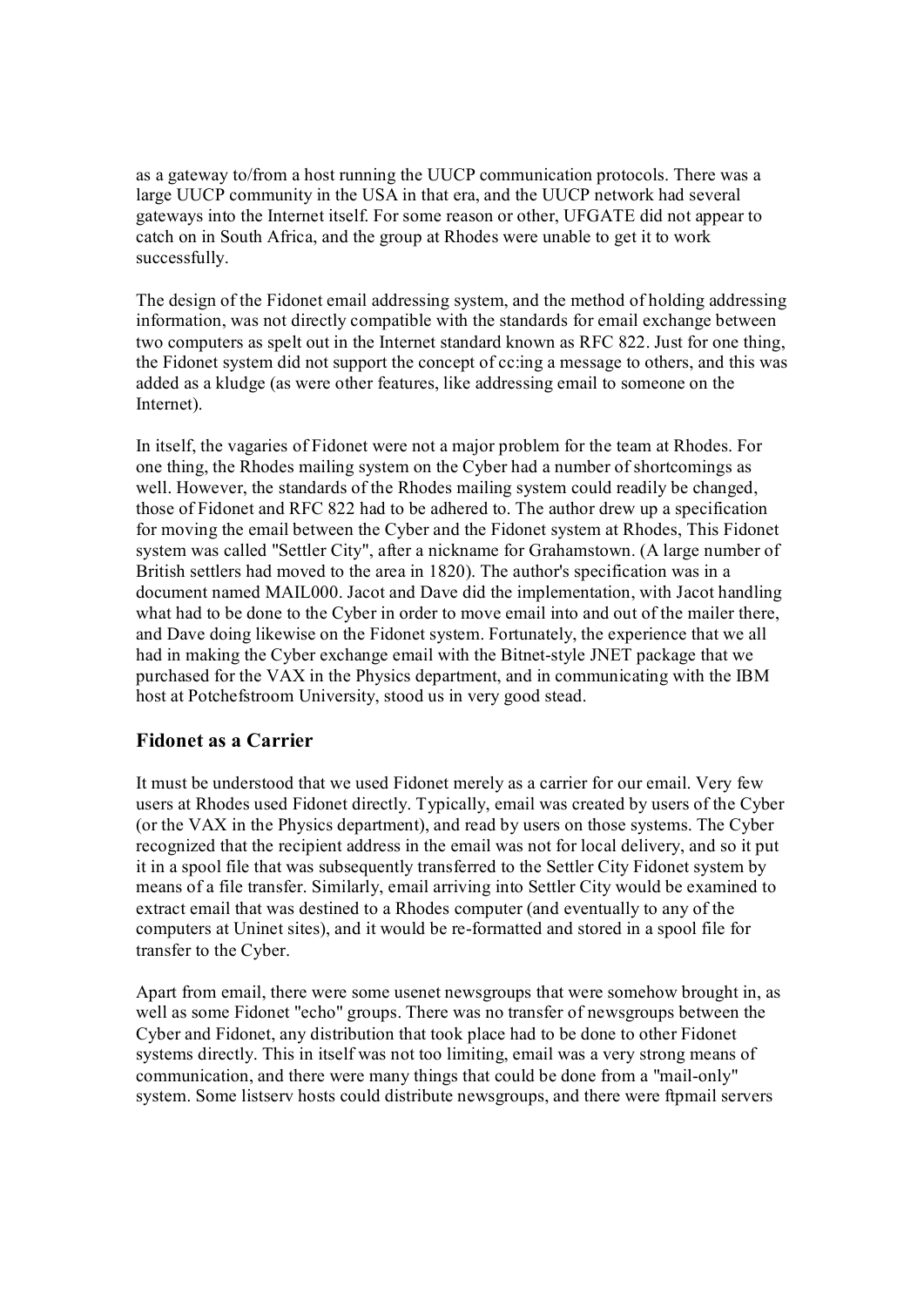as well. We never really understood why and how the sites that ran these things did so for free, but we were extremely grateful that they did so.

Addresses within the Fidonet system, when seen from the Internet, consisted of a userid built up of firstname.surname@{fidonet-system}. On the Cyber, the user-id's that we used at Rhodes consisted of four characters, being a hangover from the Maximop era. Eg Jacot's user-id was ccfj. The Cyber that was used by researchers at Rhodes was named RURES. The kludge used within the Fidonet system to give an email address to Jacot was then ccf<sub>1</sub>.rures@{Settler-City}. The {Settler-City} part was quite convoluted but met the standards of Fidonet.

For the record, Settler City was initially assigned the Internet-style address of f19.n490.z2.fidonet.org. Soon after June 1989, at of the whim of some Fidonetter, the address changed to f4.n494.z5.fidonet.org. The disruptive factor of this change was enormous. This taught us a good lesson, viz never rename a host to have a different Internet address unless you really have to do so, and even then don't do it.

For the record, within the Fidonet system the addresses were of the form "Firstname Surname of <zone>:<net>/<node>.<point>", for example "Victor Wilson of 5:7106/22.3". Not all addresses made use of the " $\leq$  point  $\geq$ " option.

The attempts at Rhodes to link to the Internet using Fidonet started in about July/August 1988. The contact with Randy Bush was from September of that year. Mail was flowing to and from Randy Bush by about 10 September 1988, but the process to set up a more formal system started with a letter to Randy Bush dated 14 September 1988. Email could be exchanged between Rhodes and the Internet by  $16<sup>th</sup>$  December 1988. The earliest email that the author has in his archives that exchanged between RURES and the Internet via the Fidonet gateway is dated 15 February 1989.

It was a significant day in our lives when the Fidonet gateway was still operating in production three weeks after it was opened for general campus use at Rhodes, in February 1989. This was because we had heard that quite a few months earlier, UCT had operated a UUCP connection to UUNET in the USA, and that this link had been closed down for political reasons after three weeks. We really could not believe that we had done better than this - we had broken through the sanctions barrier on a zero budget operation without having to resort to any cloak and dagger exercises. We had also beaten the South African government of the day, which was desperately trying to control every last form of communication in and out of the country.

### **Linking to Botswana**

By some strange quirk of fate, somewhere in Portland, Oregon was the son of a Fidonetter called John Case of Botswana. Prior to Rhodes linking Fidonet directly to Randy's system, the Fidonet routing from the USA took place via a very longwinded path that included someone in Amsterdam. It made sense, once Rhodes had a direct link with Randy, to act as the forwarding system between John Case and his son. Email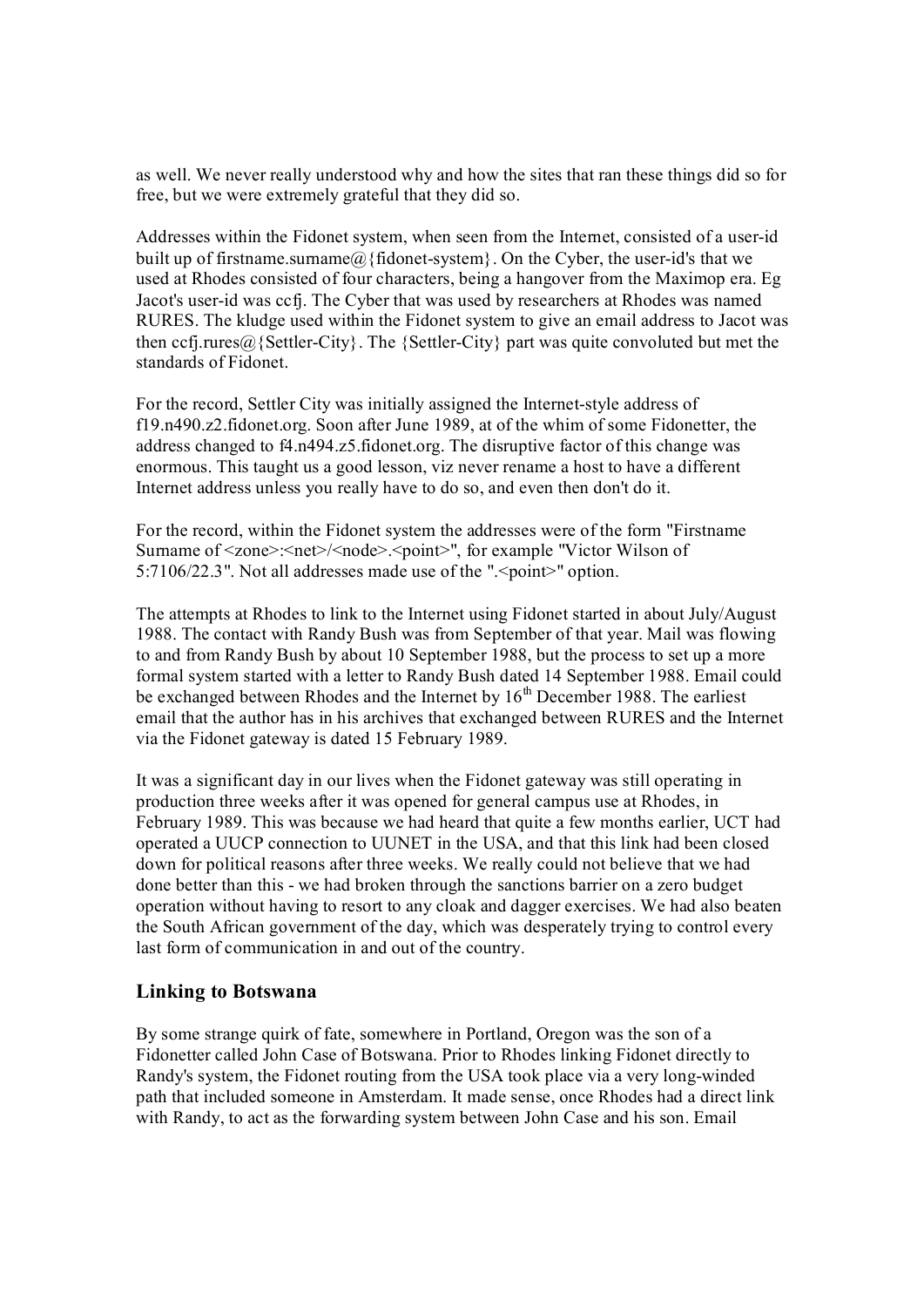records show that steps to do this were initiated at the end of January 1989. So, from the time that there was general international email on the Rhodes campus, Rhodes was acting as a gateway for email to another African country. This trend was to continue into the future, and Rhodes built up a considerable reputation in this regard.

### **Pat Terry and Modula2**

A major boost was given to the Fidonet linkup by Pat Terry. Pat, a professor in the Computer Science department at Rhodes, was heavily involved in drawing up the ISO standards for the programming language Modula-2. He attended one of the ISO committee meetings in August 1988, and realised how out of touch he was with the rest of the committee, who had been doing a great deal of communicating with each other by email. Randy Bush was a member of the same committee, and encouraged Pat to set up a Fidonet system himself so that he could participate more actively in the work of the committee. Pat returned from that August 1988 trip with a great deal of enthusiasm now that he could see a real use for email. He brought with him the Fidonet version known as BinkleyTerm, and a promise of a gateway link via Randy. The team in the Computer Centre then switched from the flavour of Fidonet that was currently under test, viz Fido 11, and whatever convoluted routing (via Amsterdam) that was being tested, and started working with Randy Bush.

One cannot overstate the help that we got from Randy, it was quite incredible. This was not only when the Fidonet link was being developed, it continued for very many years afterwards, through the stages of the UUCP link and the first TCP/IP link. Pat Terry's comment puts it very precisely, viz "It was an unbelievable coincidence really that of all the possible Fidonetters any of us might have met, we just happened to get a personal contact with Randy who acted as zonegate from the US to several other zones."

### **Zonegate Issues**

It became apparent by March 1989 that the Cyber/Fidonet gateway worked in production, could handle a reasonable load of international traffic, and could be extended to handle the email of the various Uninet sites subject only to political constraints. Under such conditions, the Uninet project of the Foundation for Research Development (FRD) in South Africa was willing to fund the costs, in particular the cost of the phone calls. It was quite clear that the volume of Fidonet traffic that would flow in and out of Rhodes/Portland connection would exceed the previous Fidonet/South African traffic by many orders of magnitude. So, an offer was made to the Fidonet community for the gateway at Rhodes to become the main gateway for all Fidonet traffic in and out of Southern Africa. Thus Settler City was offered to act as the zonegate for the region, and the costs of the international traffic would not be passed on to South African Fidonetters.

For some strange reason, the Fidonet community in South Africa viewed this with considerable alarm. Clearly, something had been misunderstood, because tests had shown that the route via Amsterdam was very unreliable, apart from having to be paid by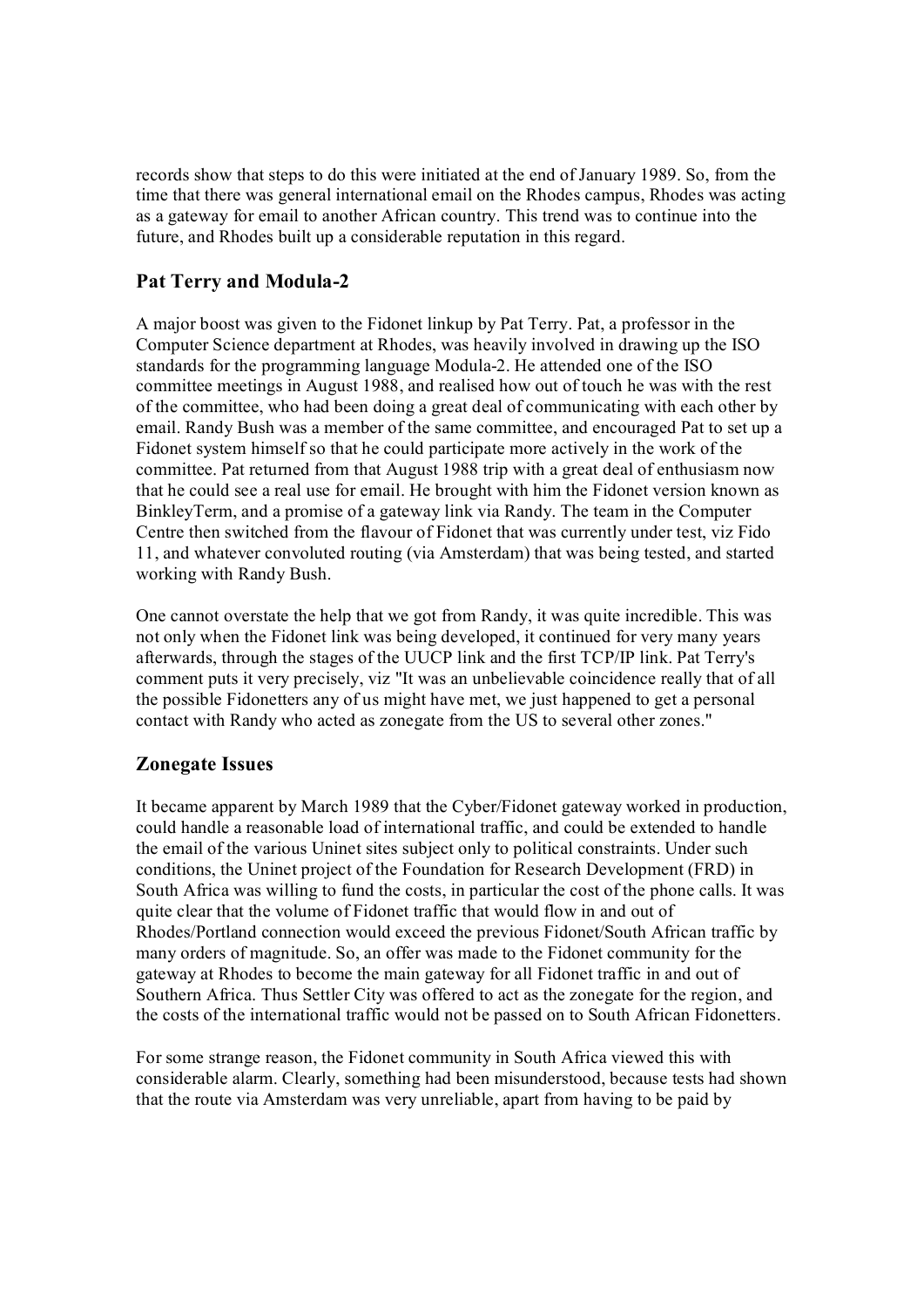members of the Fidonet community. After a great deal of emotional email discussion, things were sorted out.

In due course, the distribution of Fidonet into Southern Africa took place via Settler City. One of the longest lasting and significant distributions was to the University of Zambia in Lusaka. This started up when the politics of South Africa started to change for the better and sanctions were crumbling - a meeting between Mark Bennett, who was an expatriate from the UK doing sterling networking at the University in Zambia, and the author, took place in Harare in November 1991. That meeting led to the establishing of this link, which ran for at least three years.

The growth of email volumes was very difficult to cope with. The Uninet project of the FRD paid for the cost of the phone calls, and provided two 386 PCs (then considered to be cutting edge), one for Fidonet and the other for development work using SCO Xenix. In the last few months of the life of Fidonet and UUCP as the main carriers of email (ie shortly before there was a leased line running TCP/IP protocols to the Internet in November 1991), the cost of the telephone calls were at least double the cost of a leased line. Telkom initially refused to install this leased line on the grounds that there would be "third party" traffic flowing across it, and some bureaucrat inside Telkom insisted that the "common interest group" recognition did not apply to the international circuit. That the research and academic community had achieved a major breakthrough to the benefit of the country meant absolutely nothing to Telkom. Somehow or other Vic Shaw sorted that one out.

Once the leased line was in place, and had connected Uninet to the Internet, there were the diehards that would not give up Fidonet. There was also an active Fidonet community in the country, and Uninet was not going to forget the favours that it had received. Somehow between Dave Wilson and Randy Bush (others??), a means was found to reverse the original transport technique and to make the Fidonet traffic use the Internet as a transport mechanism. In essence, Fidonet traffic at the one end of the Internet circuit was gathered into a file with suitable headers and moved across the Atlantic into the Fidonet PC at the other end, and then was unpacked and proceeded within Africa as Fidonet traffic. As far as the author is aware, this is still in operation (in 1997). It was this type of cooperation and willingness to help each other that made things work, and we all felt that it would be a very sad day were this spirit to be killed off for some reason.

#### **Fidocon '90**

Given the importance of Fidonet to Rhodes University, and the interest in Fidonet among its adherents in the country, we organised a Fidonet conference at Rhodes on 8th September 1990. Guest star was Randy Bush, whose trip was sponsored by the FRD. A number of persons who were to play a role in the Internet in South Africa attended this conference, eg Victor Wilson of Telkom. The author has not been able to track down the list of delegates to this conference.

#### **The C:\JUNK Directory**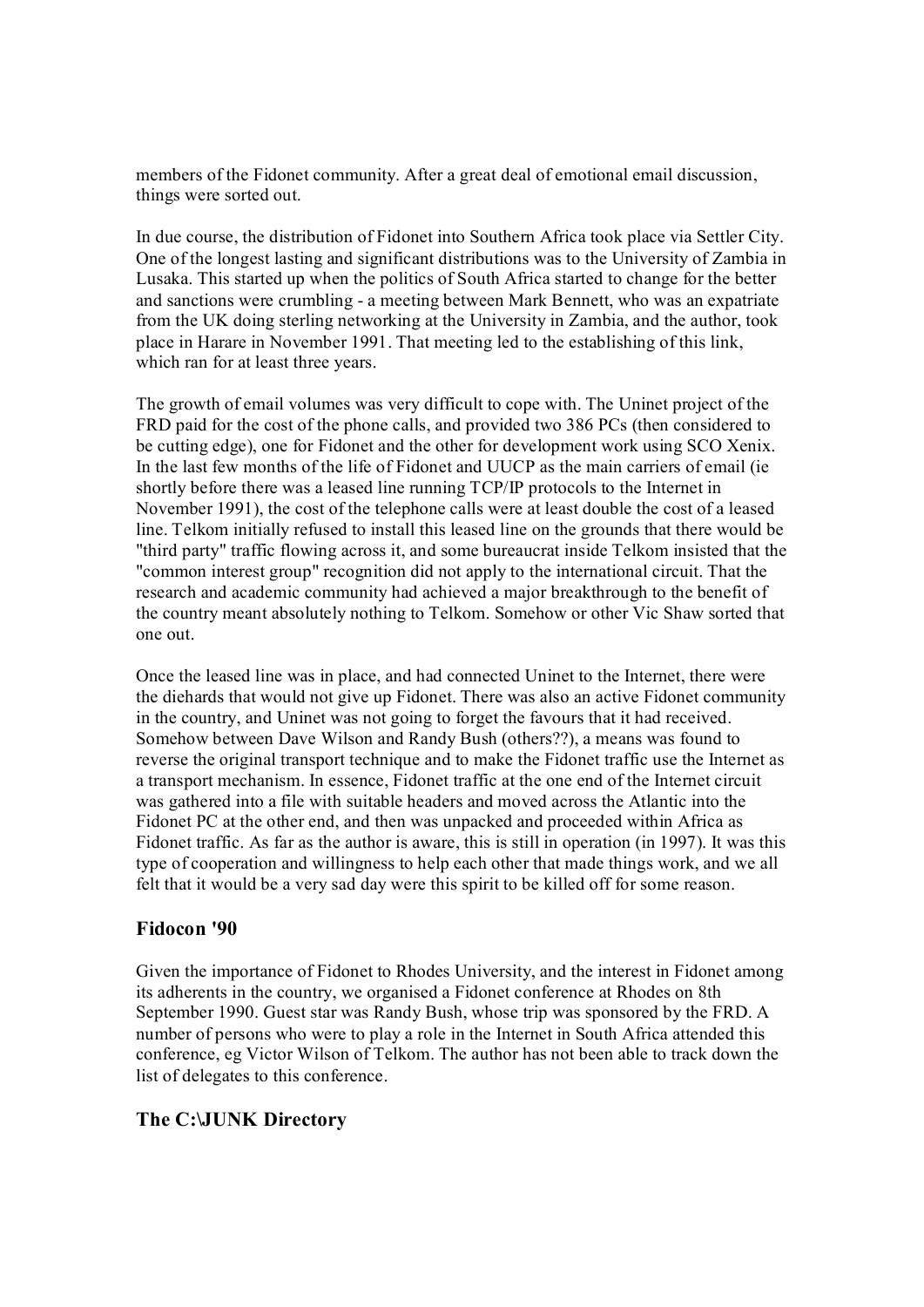By late 1989, the growth in traffic finally caught up with us, and the flow of traffic through the Fidonet system underwent a reorganisation. For whatever reason, the redesign was such that the DOS .BAT files did very little checking before taking action. In particular, there was a directory named C:\JUNK. Hidden in the depths of the gateway process, there was a .BAT file that had the command CD C:\JUNK followed by a DEL  $*.*$ .

On the evening of  $7<sup>th</sup>$  November 1989, the author was trying to sort out some major problem with the gateway, which was jammed. In spite of the recent reorganisation, it was running out of disk space. It is not clear why Dave Wilson was not involved in this exercise, but it matters not, the author removed the C:\JUNK directory which was, by assumption, full of junk. In due course, the CD C:\JUNK command did not change directory, and so the entire contents of another directory was wiped out. This was a key directory, and so the system was unusable.

Pat Terry somehow got very involved in recovering the system. Fortunately, the disk had recently been defragmented, and most of the files could be recovered by deft use of an UNERASE command. But it was tough going, at 3am, with Pat about to leave town for a few days within the next few hours.

The lesson was clear. More people had to understand what was happening on the gateway, and it had to be ruggedised. The author prepared a document MAIL017 that tried to do this very thing. This was on 21 November 1989. This helped, but at no stage could the Fidonet gateway be considered to be totally reliable.

## **KA9Q on the USA Link**

The first leased line to the USA, between the computer room at Rhodes University and the home of Randy Bush in Portland, Oregon, was driven by Penril modems at 14.4 Kbps and had a 386 PC at each end. The software that performed the routing functions was Phil Karn's KA9Q program. This was in November 1991 (?? to be checked??).

### **Long response times**

One of the "features" of the KA9Q routing software was that it appeared to be reluctant to drop packages when there was congestion on the circuit. Whether or not this was desirable is not discussed here, but for sure when there was congestion, the ping times between the two routers would rise to anything up to 300 seconds. This was way beyond the timeout limits of the TCP/IP protocols, and so the hosts that were connected across this link would themselves cause a timeout and a re-transmission. Given that the routers were still doing their best to transmit the original packets, the congestion simply worsened. The effect was that the routers at each end would hang, and the only way out was to phone to the USA and ask for a reset. One can understand that people like Joan Bush (Randy's charming wife) did not like to be woken up at, say, 3 am to be asked to reset the router. Besides, Randy had a number of such routers, and it was all to easy to reset the wrong one. Dave Wilson designed, and Brian Kemp (of Rhodes's Electronic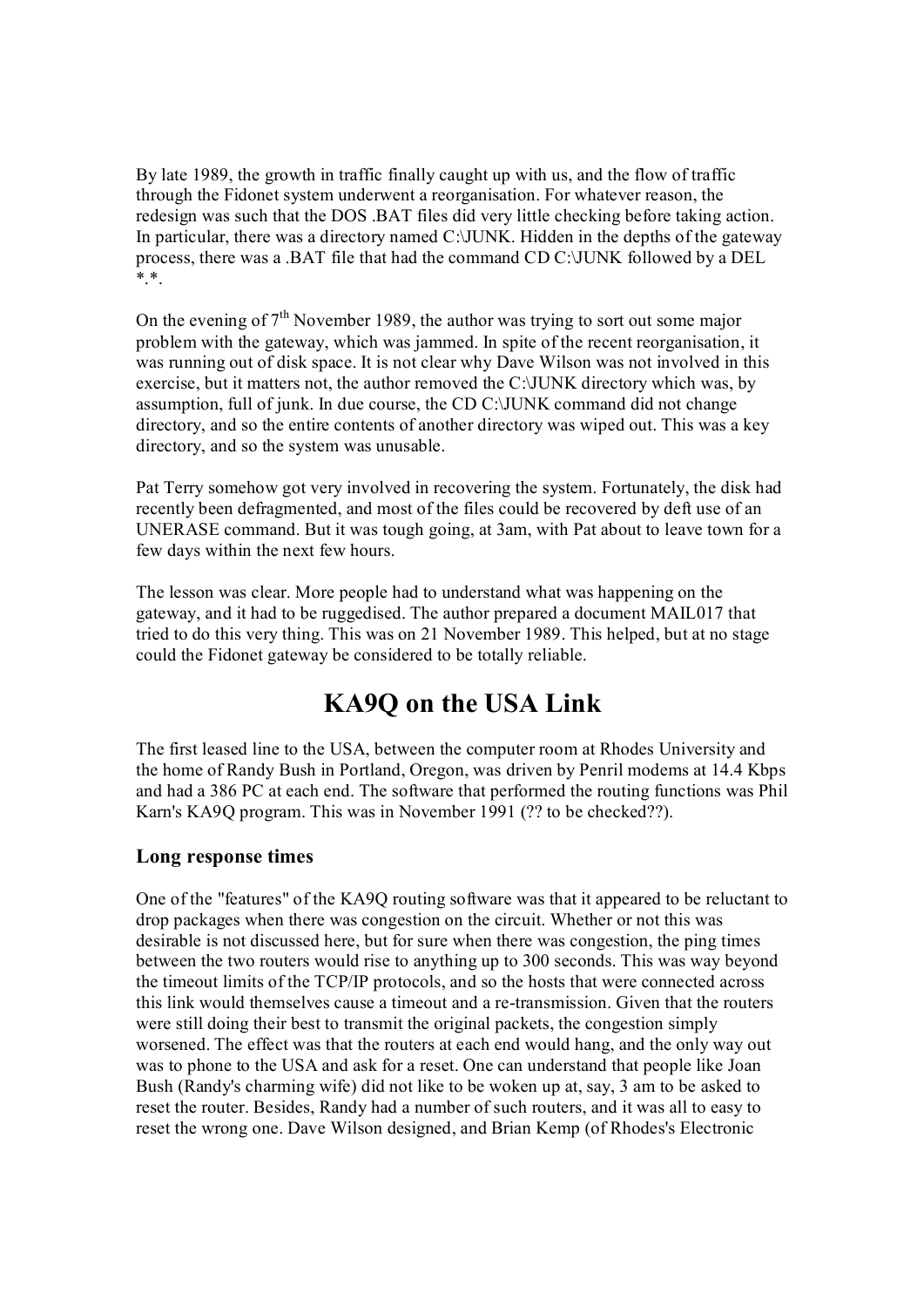Services divisions) built, a circuit that monitored the RS232 inteface between the router and the modem, and if it went idle for too long, it would do an automatic reset on the 386 chip, and the router would then restart itself. This was installed at each end of the link, and helped a great deal.

The long response times caused a large number of problems that would not occur on a network that had a fast response time. Considerable time was spent trying to isolate these problems. One such problem that was eventually isolated, but could not be fixed permanently, was that domain storms would readily occur. One technical example of this was the case of the University of the Orange Free State, domain uovs.ac.za. This had its primary nameserver within uovs.ac.za, and secondaries at hippo.ru.ac.za, daisy.ee.und.ac.za, bertha.ee.und.ac.za and rain.psg.com. One weekend, the uovs.ac.za computer was unreachable for some reason or other. Using FTP Software's LanWatch program to monitor the ethernet traffic, we could see a DNS query arrive from the USA that had a request for resolving a uovs.ac.za hostname. The congestion on the USA circuit was such that even had the uovs.ac.za nameserver host been able to answer the query, the host that originated the request would already have sent out queries to daisy, bertha and hippo. Neither of these three hosts had information on the uovs.ac.za domain (for some reason or other at that particular time, the primary nameserver was unreachable and the DNS caches had timed out), so all three of these secondary nameserver hosts would operate in recursive mode and try to get the request resolved, which could only be done by querying each other and by querying rain. Now rain.psg.com was in the USA (in Randy's house), and rain itself could not do the resolving either so it would fire off recursive queries to the uovs.ac.za host (which was unreachable), and to daisy, bertha and hippo, which in turn would….. and so on and so on. Under those conditions the link rapidly degenerated into a state of carrying no productive traffic whatsoever. Once this situation had been identified, Jacot found a way to kludge a resolving of the uovs.ac.za queries on hippo, and things got back to normal. However, it took the entire weekend to track this particular problem down, but we could not find a way to prevent this from occurring again at some point in the future.

## **University Networking**

This section endeavours to give some background information about the developments of university networking in the 1980's. This is necessarily incomplete, nothing was centralised, there was no forum for exchanging information and ideas, so no one had the overall picture. That in itself describes pretty accurately the mess that things were in.

This was still the era of the mainframe in South Africa. IBM PCs were around, Apple ][ computers were around, these were to be found mainly in student labs. Any networking that was to be done would have to be done via the mainframes.

There was a variety of computer manufacturers that sold computers to the universities in the 1980s. Names like IBM, ICL, Burroughs, Sperry/Univac, DEC/VAX, Hewlett Packard, Control Data, Data General, Prime and others all had some of the business. There were geographic regions of influence. In the Transvaal, IBM seemed to hold sway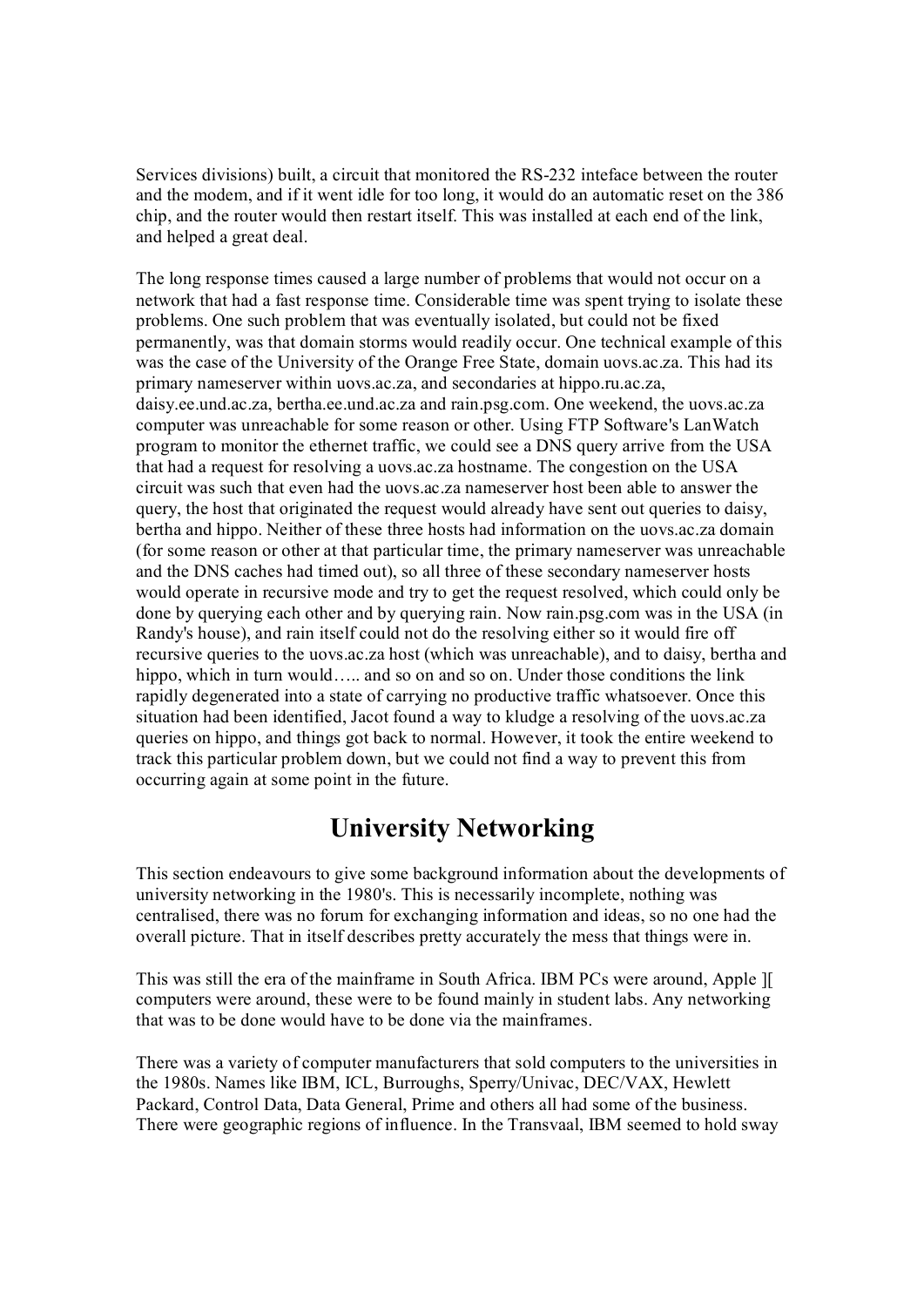(hence the SNA network linking Potch/Wits/Pretoria/CSIR. In the Western Cape, there were VAXES linked between the Universities of Cape Town (UCT) and Stellenbosch (SUN). Hewlett Packard seemed to have the business in the Natal area, although there were VAXES as well.In the Eastern Cape, Rhodes had a Control Data Cyber, the University of Port Elizabeth had a Burroughs.

Even after the Uninet project had been running for some years, this difference in the mainframes (which implied differences in networking protocols) still dominated. Eg, at a Uninet conference in October 1988, the author presented the only paper on the TCP/IP protocols and the benefits thereof. A much later Uninet Board meeting took the author's advice that "Uninet should get to the standards of the Internet and follow those standards as they evolve". This acceptance put to an end the protocol wars that were smouldering. That differences of opinion should exist was hardly surprising,. In the early 1990's there were protocol wars in the USA about the benefits of TCP/IP vs OSI.

To the best of the author's knowledge, the wide area university and research networks that existed in South Africa in the 1980s were these. Corrections and extensions to this list will be very welcome.

- · The CSIR had a network that linked IBM and Cyber computers in Pretoria to research units across the country. This used Case multiprotocol multiplexors. It did not link the IBM to the Cyber, though.
- · Potch/Wits/Pretoria/CSIR, and IBM SNA network using 9,600 bps leased lines.
- · UCT/SUN, a Decnet network linking VAXES
- · University of Natal, linking HP computers at the Durban and Pietermaritzburg campuses.
- …other…..

## **CUP Computing Subcommittee**

The Committee of University Principals (CUP) was a body that was formed (by statute) to oversee the interests of universities in South Africa. In the 1970's, growing out of efforts by the university IT staff for a forum to discuss common issues, the CUP formally established a computer subcommittee. This subcommittee, at a meeting at Rhodes University on  $6<sup>th</sup>$  June 1986, formed a networking subcommittee. This was chaired by Philip Welman of Potchefstroom University, the other two members being Willie Fryer of the University of Pretoria and the author. This committee met on several occasions, but with the best will in the world could not produce ideas for solving the "protocol war" problems, nor produce acceptable proposals for installing and running a network because of the high costs of Telkom circuits. With the best will in the world, the suggestions were to start with the RSCS protocol in a BITNET-style interconnection, and then migrate to the OSI standards. Not a word of TCP/IP.

## **Uninet Starts Up**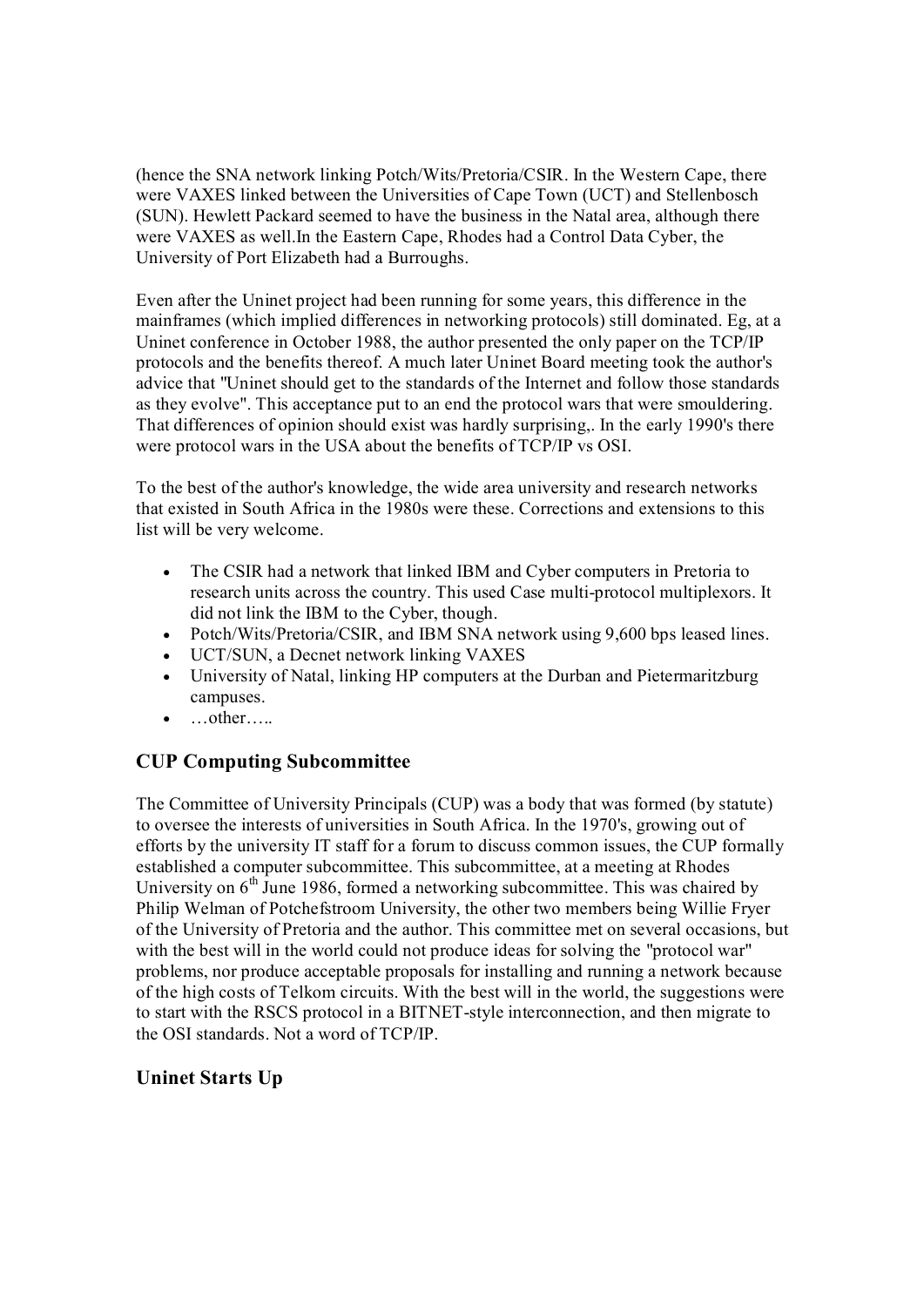In 1987, the President of the Foundation for Research Development, Dr Rein Arndt, took an active interest in the formation of a computer network. This was done in consultation with interested parties, including the CUP's computer committee (at a meeting at RAU, (when?? 1988??)), and with the networking subcommittee. In due course, seed money was made available by the FRD to purchase networking equipment and to hire circuits. One of the motivations for a network was that South African scientists had a need for access to a supercomputer, and without a network there was no way to make such a computer accessible to the scientists. As an aside, it is interesting to note that some ten years later there is still no supercomputer for these scientists.

Vic Shaw formerly of the CSIR, was appointed to the FRD as manager of Uninet in October 1987  $(?)$  to co-ordinate the efforts of the computer staff at those universities that took an interest in establishing a national research network. A study into networking needs was conducted, and surprisingly while it mentioned the TCP/IP protocol, that protocol was not identified as even being the way forward. This may well have been a byproduct of the sanctions that had isolated South Africa from the mainstream of scientific developments elsewhere in the world.

One of the problems facing Uninet was that of Telkom regulations. The "third party traffic" rule was notorious, and had been misused time and again to close down such things as PC based BBSes. The rule applied only to leased lines, not dialup connections, and in a nutshell prohibited traffic from organisation A from being transferred across a leased circuit that linked organisations B and C. Clearly, Uninet needed to do this very thing when it linked up the various research and academic institutions of the country. Vic Shaw applied to Telkom for a concession under an escape clause about "common interest group". This application was made on  $7<sup>th</sup>$  January 1989, and permission was granted in due course.

The networking equipment that was purchased for Uninet was Case multi-protocol multiplexors, which had been used very successfully on the CSIR's network. The circuits that linked key hub sites of Uninet operated at 64 Kbps on Telkom's Diginet network. Uninet was granted special permission by Telkom to operate this network under the "common interest group" escape clause of Telkom's "no third party traffic on leased lines" regulations.

All of this took time to get into place. (When were these circuits operating? They were in place by Feb 1989 when the Rhodes Fidonet gateway started working).

The muxes of Uninet provided virtual circuits on top of the physical ones. Any port on one mux could be allocated synchronous or asynchronous bandwidth to any port on any of the other muxes. Muxes were located at all of the sites that wished to participate in the Uninet project. These sites included UCT, Rhodes, Stellenbosch, Potch, Computer Centre for Water Research, University of Natal Durban, Wits and a few others (which??).

It was now possible for the VAXES at UCT and Stellenbosch to communicate with, say, the VAX in the Physics department at the University of Natal Durban by means of a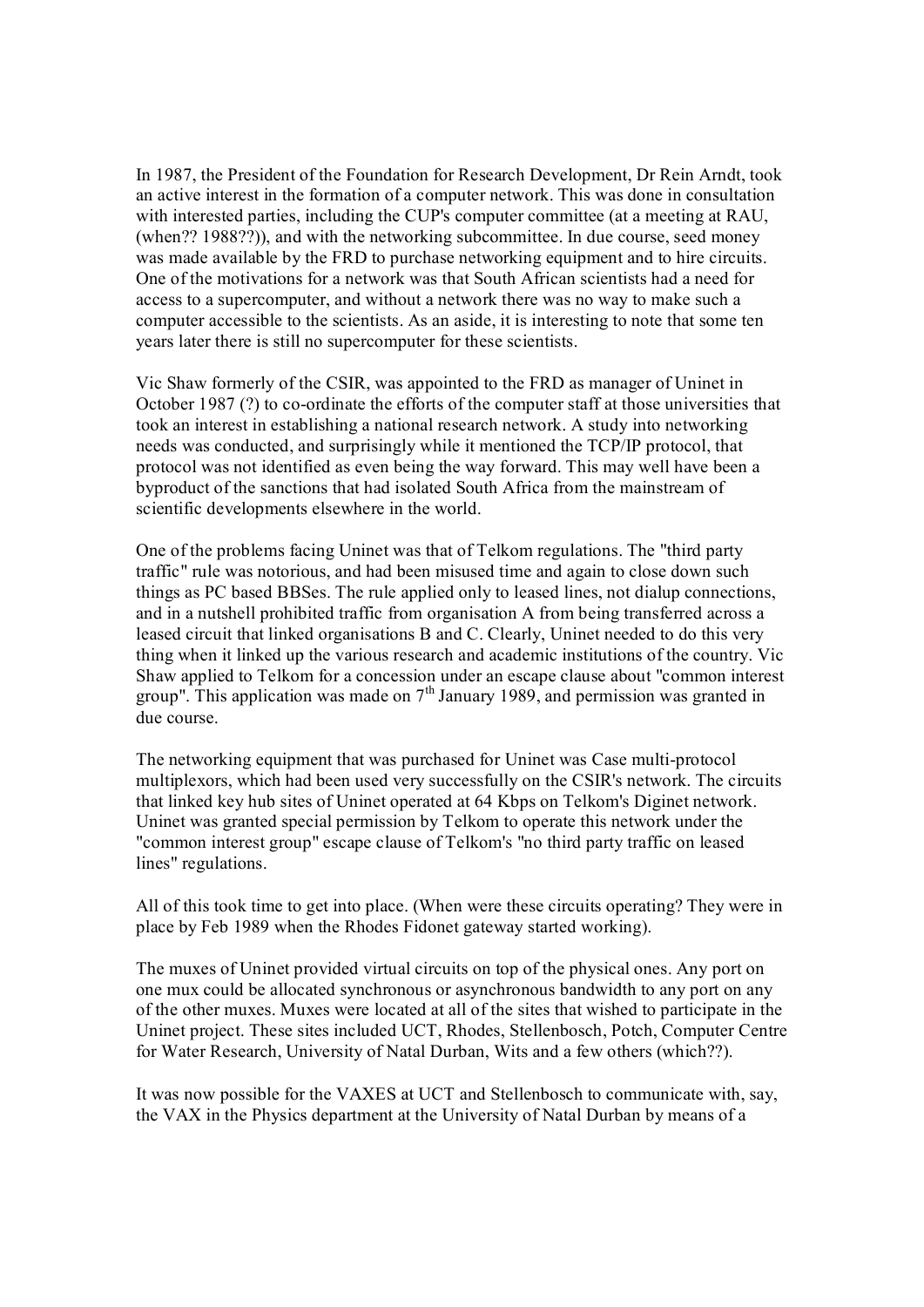Decnet channel, and the IBM at the CCWR to join the network of IBMs at Potch, Wits, Pretoria and the CSIR. No one had a ready solution for the problem of getting the VAXES to communicate directly with the IBMs, for example, quite why the JNET package was not run on the VAXES defies any understanding on the part of the author.

The only commonality within the early days of Uninet was that the Cyber at Rhodes had a mechanism to exchange email with just about any of the computer brands that existed on Uninet, and it soon became a key element in what was to follow.

### **Six times through Wits, or bust**

There was a big difference between physical and virtual routes of the dataflows across the early Uninet network.

By 1989, Rhodes was acting as a protocol converter gateway for email of Uninet. The Cyber at Rhodes could handle the RSCS protocol, and thus could exchange email with the IBM hosts of Uninet, and at the same time it spooled email into a file to be collected by a program like kermit for hosts like the Hewlett Packards and VAXES in Natal and the Western Cape. All of these connections, including the kermit ones, ran across virtual circuits of Uninet.

It so happened that the route taken by email between the HP on one floor of the computer building at the University of Natal Pietermaritzburg and the IBM mainframe in the basement of that building was very convoluted. Looking at the virtual circuits, the HP communicated "directly" with the Cyber using kermit protocols, the Cyber accepted this email and converted any that was addressed to the IBM host into the RSCS protocols, and sent it "directly" to the IBM at Pietermaritzburg. Straightforward, until one looks at the physical circuits. From Pietermaritzburg, the 64 Kbps diginet circuit went to Wits. Potch was on a stub link to Wits. Rhodes was on a stub link to Wits. So, the kermit virtual circuit between the HP at Pietermaritzburg went physically via Wits. The Cyber then converted it to RSCS protocols and sent it to Potch (via the physical circuit to Wits). Potch sent it on its physical circuit back to Wits by means of the SNA protocol, and Wits sent it to Pietermaritzburg. Well, it was something like that, but a bit more complicated because among other things there was more than one mux at Wits.. All told, we counted six transits of the email through Wits in order for email to flow from one floor to another in the same building at Pietermaritzburg.

### **Search for an Internet Gateway**

In spite of convoluted physical routes, Uninet worked well. Email exchange between hosts run by separate autonomous institutions was taking place. This was indeed a very big step, but the bigger need was for email to flow between Uninet and the Internet. The efforts to get an international link for Uninet started in earnest in 1989. The problem was political far more than technical, but that is not to say that the technical problems were trivial.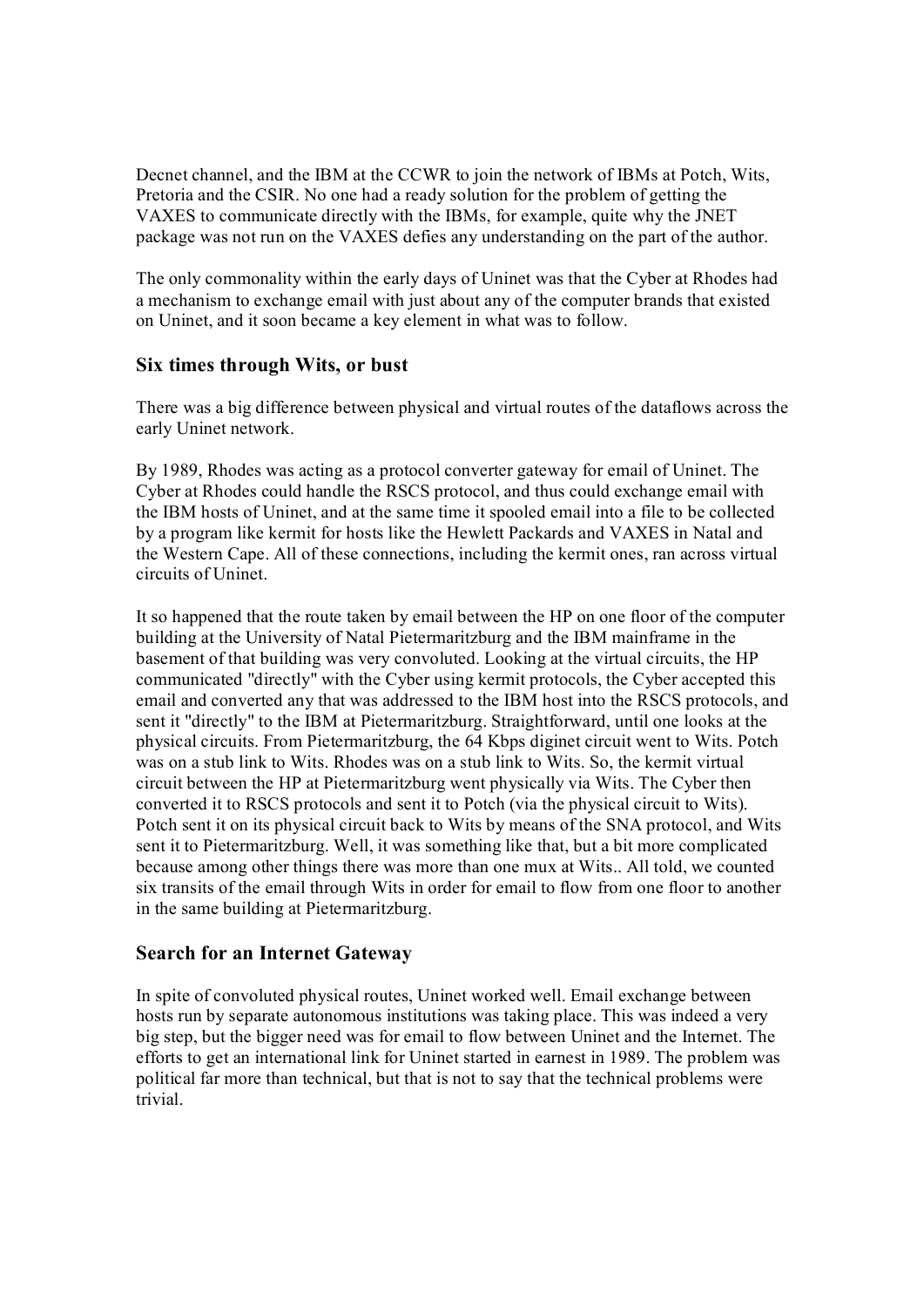Some time before 1989, UCT had established a UUCP connection to UUNET in the USA. This ran across the international X.25 service of Telkom. Unfortunately, after about three weeks the folk at UUNET pulled the plug on the grounds of South Africa's apartheid policy. They felt that they could not be seen to be co-operating in any way with a South African organization, no matter how liberal that organization might be. A number of individuals, including the author, had private and personal signons on hosts in the USA and Europe, granted out of a spirit of generosity. A researcher at the University of Natal Durban, Dave Levy, had connected the VAX there to the NASA SPAN network on this basis, and it was operating in 1989.

## **Letter from Bitnet**

At about the time when JNET was being brought up to speed to link the Cybers in the Computing Centre to the VAX in Physics, the author wrote to the Bitnet organisation and requested a connection. A simple request, but one has to bear in mind that sanctions against the country were in full force. Even though it was not against the USA's Comprehensive Apartheid Act to deal with South African academic institutions, it would have to take a very brave institution in the USA to deal with any South African university. Organisations like SPSS Inc simply "pulled the plug" and refused to renew the license for a liberal anti-apartheid university like Rhodes to run their software.

That said, an Elizabeth Kilkoyne of Bitnet wrote back saying that we could connect to Bitnet. The author could not believe his luck, but could not afford the requred 9,600 bps leased line to the USA. The matter was taken to the networking group (?? Cannot recall whether this was the then Uninet Board or the CUP networking subcommittee, but Vic Shaw was present), who in effect laughed this out of court on the grounds that this was permission granted at a "technical level" and still needed the approval of the Bitnet governing body. There were too many people in that committee who believed that the governing body would reject the matter. The author, much to his disgust, went with the flow, and vowed never again to listen to the advice of a committee of "experts".

**Theorem:** Any expert can prove that something cannot be done.

**Corollary:** If you wait for experts to agree on something, you will wait a long time.

It is of much relevance that the Fidonet design and initiative was never put to any committee. The three of us in the Rhodes Computing Centre "went it alone", without budget, with scrounged hardware, but with a firm belief that we could do it. The same applied to the links into Africa.

## **Letter from Sol Lederman of SRI**

Having had the Bitnet acceptance rejected by local "experts", the author had nothing to lose by writing directly to the organisation that at the time seemed to be the body that had any kind of control over the Internet, viz SRI International in Menlo Park, California, and asked various questions about connecting to the Internet. This was on 6 May 1988.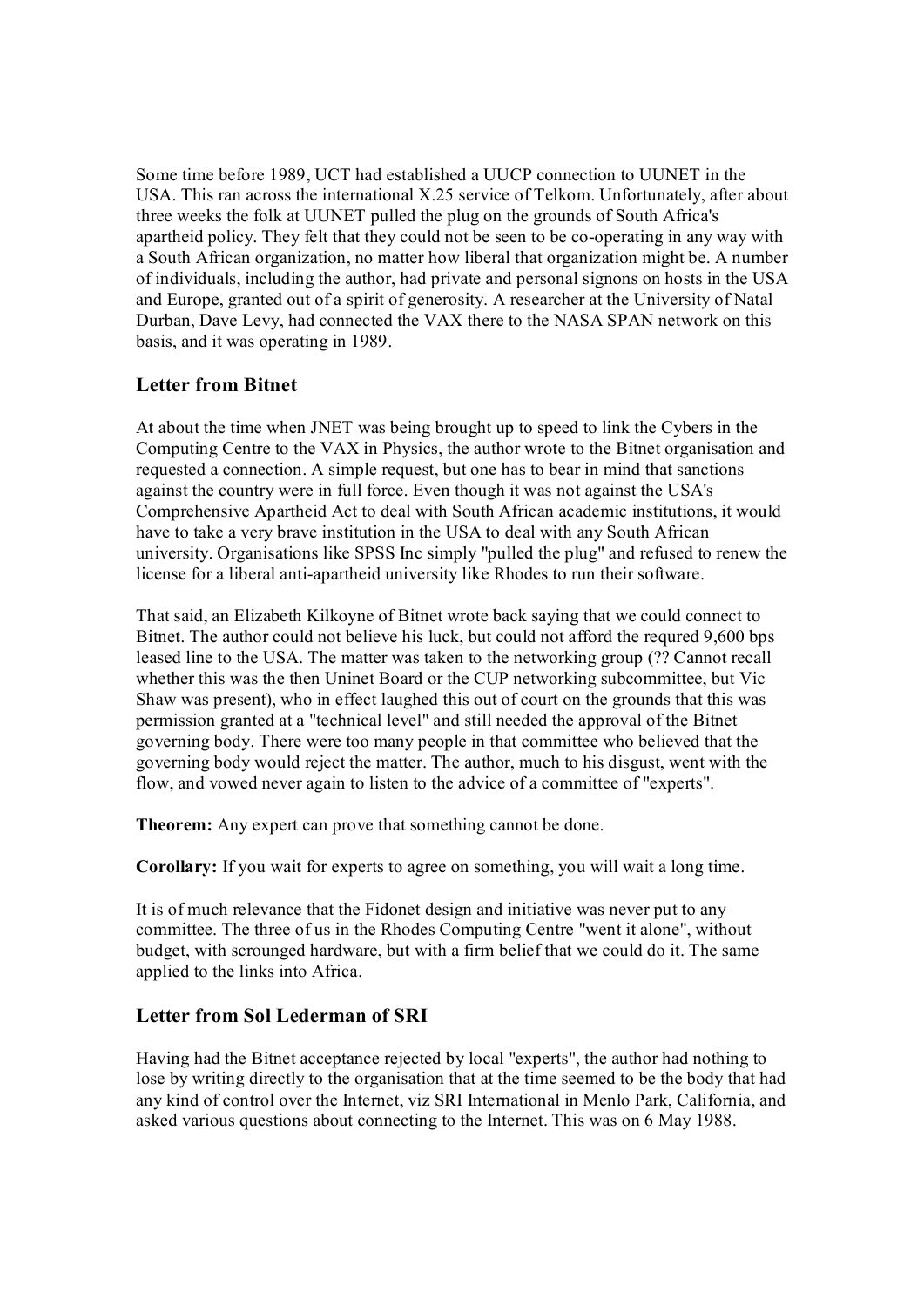A reply was received, dated 28<sup>th</sup> July 1988, from a Sol Lederman of SRI. In essence, a connection to the Internet was unlikely to be approved, but he suggested that we investigate four other networks. These were

- · TWICS (Two Way Information Communication System) serving mainly Japan but with a link to South Africa;
- FidoNet, with a reference given to Dave Pedler based in Johannesburg;
- · Telenet, a commercial Public Data Network linked into South Africa's SAPONET;
- · Tymnet, a commercial Public Data Network.

Of all the things that gave inspiration to the author, it was this letter. Someone out there had clearly taken considerable trouble to search out this information for us, and to give some kind of guidance. It came at a time of fairly deep depression, when it seemed that there was simply no hope of getting international email for many years, and that there were too many people in this country who simply accepted that nothing could be done about this situation.

## **TCP/IP at Rhodes University**

The Internet uses the TCP/IP protocols, so it is relevant to attempt to shed some light on how these protocols were introduced at Rhodes. There was no strong motivation, because the network that evolved worked well enough over twisted pairs of copper wires. All that was needed to connect a PC to the network was that the simple and low-cost cabling should extend to the location of that PC, and that the PC should have a serial card. Initially, this was fairly simple, but the policy of allowing (indeed, forcing) each department to find the funds from wherever for purchasing the PCs that they needed (as opposed to having a limited central pool of such funds) meant that expansion was rapid, and wiring up departments even with simple wiring became a major exercise.

Also, after a disastrous attempt to use Microsoft's LAN manager in the PC labs, we switched to Novell and then the installation of a campus-wide LAN became essential. Such a LAN was an ideal test-bed for experimenting with TCP/IP.

## **PCIP**

The first version of TCP/IP to be used was that of the PCIP package that was developed at MIT and put on public release. In this particular case, a complete set of disks was purchased from Austin Code Works (??date??). This package supported only a few types of LAN cards, and so one of the specific cards was purchased at a wicked price. An IP number was obtained (192.42.99.0) and an attempt was made to try to get something to run.

## **FTP Software**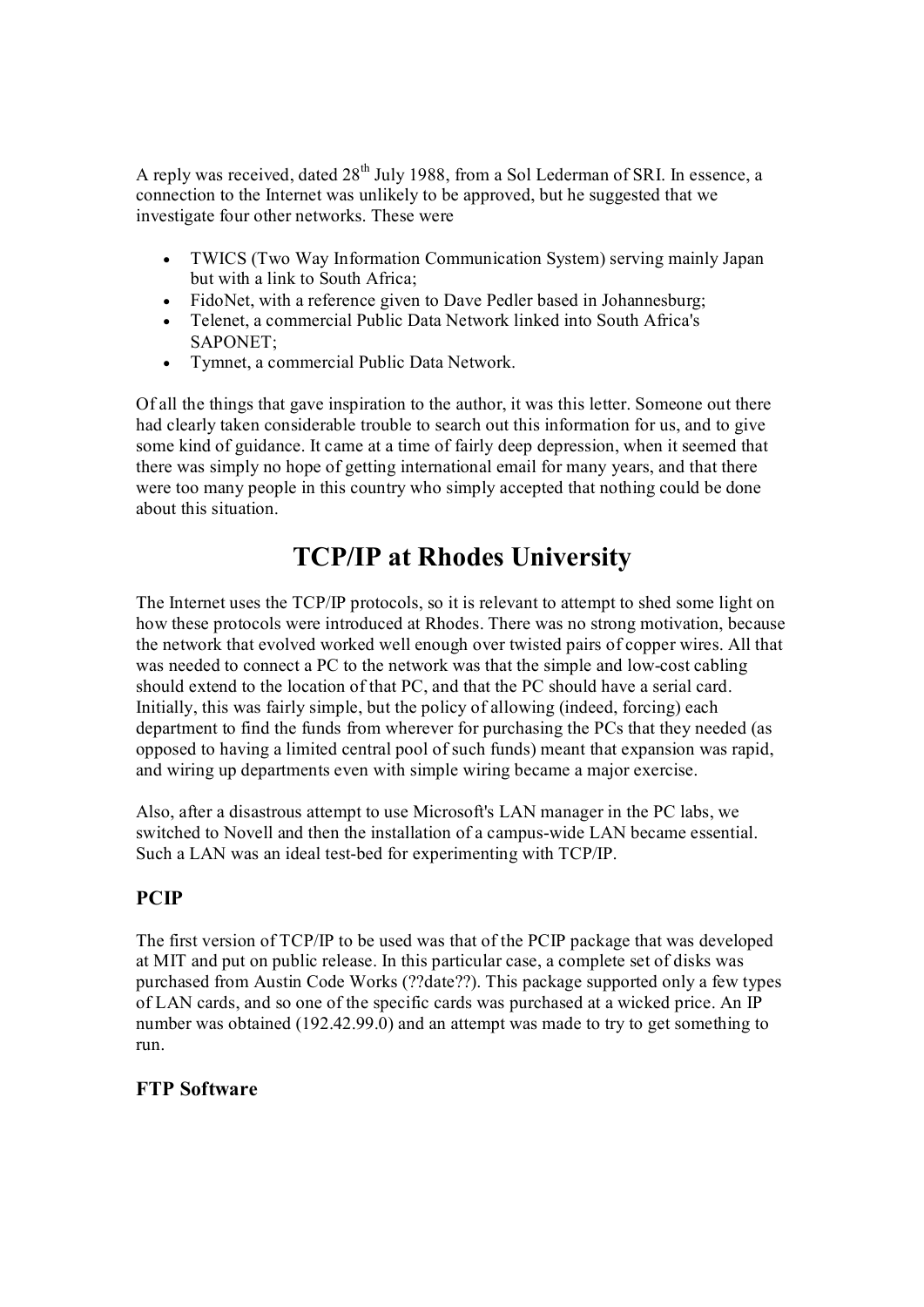The natural evolution from PCIP was to move (??when??) to the successor commercial product, viz PC/TCP, that was developed by FTP Software in Wakefield MA in the USA. Rhodes University's political credentials were important in securing this purchase because all too many US-based firms would have nothing to do with any institution based in South Africa. This package provided plenty of flexibility, and we updated things when the packet driver technology emerged. We also purchased the LanWatch package so that we could monitor ethernet traffic - this package alone played an important role in that it allowed us to get to grips with TCP/IP as low as at the bit-level when necessary.

## **SCO Xenix**

Rhodes had acquired a 386 computer with the SCO Xenix operating system some time in 1989. This was a donation arranged by Dave Barnard of Central Data Systems. This acted as a vehicle for learning about the Unix-style of operating systems. This computer was initially given the name RUCCX1, and subsequently when we decided to use an "African animal" naming theme, was renamed QUAGGA. This Xenix host had been augmented by a second one by October 1989.

## **CDCNet**

The NPU of the Cyber had been augmented with a CDCNet box. This had some simple TCP/IP facilities, and allowed telnet and FTP. It needed a hostname table file to drive it. By the  $22<sup>nd</sup>$  May 1989 there were some 5 entries in the Rhodes' hostname table, and this had grown to 13 entries by the  $3<sup>rd</sup>$  of October 1989.

## **IP Number Assigned**

Rhodes received its first IP network number from the Internic on the 16th September 1988. This was the number 192.42.99.0, and was assigned by Sue Romano of SRI, (whom the author was to meet in October 1990 in order to discuss .ZA registration issues.)

## **NCSA and CUTCP**

Helpful and supportive as FTP Software was, and as good as their software was, it was simply going to be beyond Rhodes's budget to install this package on each and every PC on campus. In due course, we discovered the NCSA and CUTCP public domain packages. These were fairly good, but were buggy. Some work was done at the University of Port Elizabeth by Darryl Anderson and/or Peter Lock that removed a timeout bug in the underlying software, and this helped a great deal to improve the performance. This fix was to the CUTCP package, but apparently the original authors took little interest in this fix - maybe it simply was too late in the day, and Windows  $TM$ packages were becoming the rage at the time.

## **TCP/IP Workshops**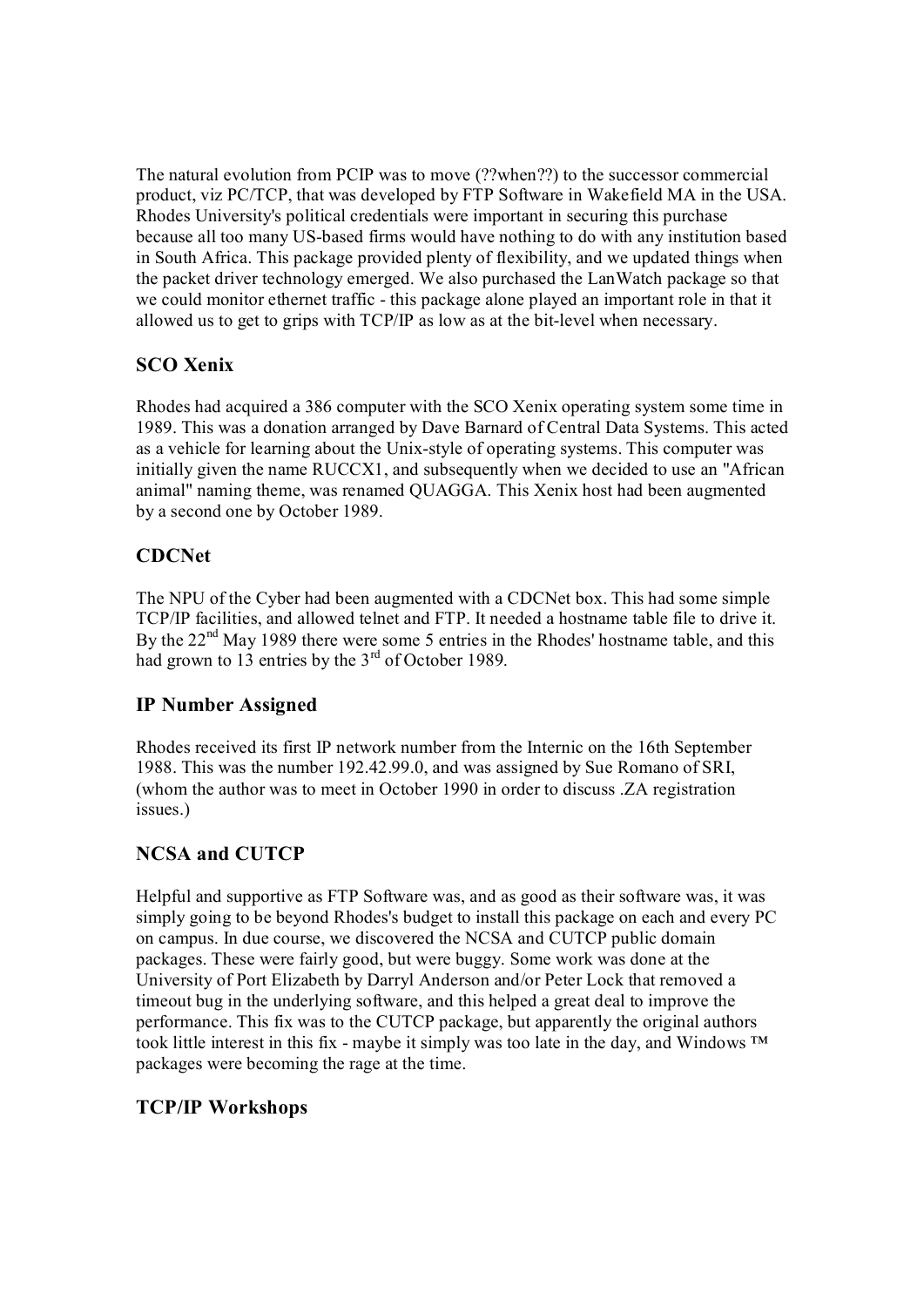A number of Internet workshops were run at Rhodes University. These were specifically to deal with issues of internetworking, and it was required that the attendees should have some knowledge of how to install and run a TCP/IP package on a LAN.

The first workshop was held on  $6<sup>th</sup>$  to  $8<sup>th</sup>$  August 1990. This was specifically to plan a TCP/IP link between Rhodes and Potch, but the concept expanded to become a general sharing and pooling of TCP/IP knowledge and experience.

Attendees at this workshop were Alan Barrett (UND), Angus Hay (Wits), Jacot Guillarmod (RU), Gavin Melville (UPE), Chris Pinkham (UCT), Jorge Rabacal (CACDS/CSIR), Henry van der Walt (Potch), Jan van Rooy (Potch), Hennie Smit (Medunsa), Mark Stobbs (UFH) and Dave Wilson (RU). Of course, the author attended as well. The idea behind the workshop was literally to bootstrap the efforts to get TCP/IP connections running on some of the Uninet circuits. By that stage, the TCP/IP links to UCT and UND had been operating for two months, using the PCRoute package, and there was a growing use of this small internet.

## **More Workshops**

There was little doubt that a core of Internet knowledge had built up at Rhodes, and there was also little doubt that there was considerable interest in this topic from various persons in the country. So, we (Jacot Guillarmod, Dave Wilson and the author) decided that it would be a good idea to share this knowledge, and to get some return on our efforts. Workshop #2 was hardly advertised, word was put out via the network as it then was towards the end of 1990. In no time, the workshop was oversubscribed. The names in the author's diary for that workshop are, in no particular order, Paul Nash, Paul Ducklin, Mark Elkins, Hans van Staden, Dennis Cronje, Sean Naude, Johan Strydom, Tony Putman, Heidi de Wet, Kuyper Hoffman, David Lurie, Aris Stathakis, Vic Shaw and Hennie Rautenbach. It is not known to the author at this point in time whether these all attended, or whether others attended in their place. This course ran from  $7<sup>th</sup>$  to  $9<sup>th</sup>$  January 1991.

Because this second workshop was oversubscribed, we organised a third one. This ran from  $29<sup>th</sup>$  to 31<sup>st</sup> January 1991. Regrettably, the author does not have the names of the attendees (??help will be appreciated??).

## **Value of a boozy lunch**

The last day of these workshops included a lunch at a local restaurant, which was but a short walk from the Rhodes campus. Most South African universities seem to have a reputation for alcohol consumption, and Rhodes is no exception. The "last day lunch" of these workshops rapidly degenerated, and no formal coursework was done on the last afternoon. Yet, somehow, it seemed to us (ok, we were looking through the haze) that somehow more was learnt about networking as a result of that lunch. Perhaps it was because the folk on these courses were indeed the real networkers of the country, who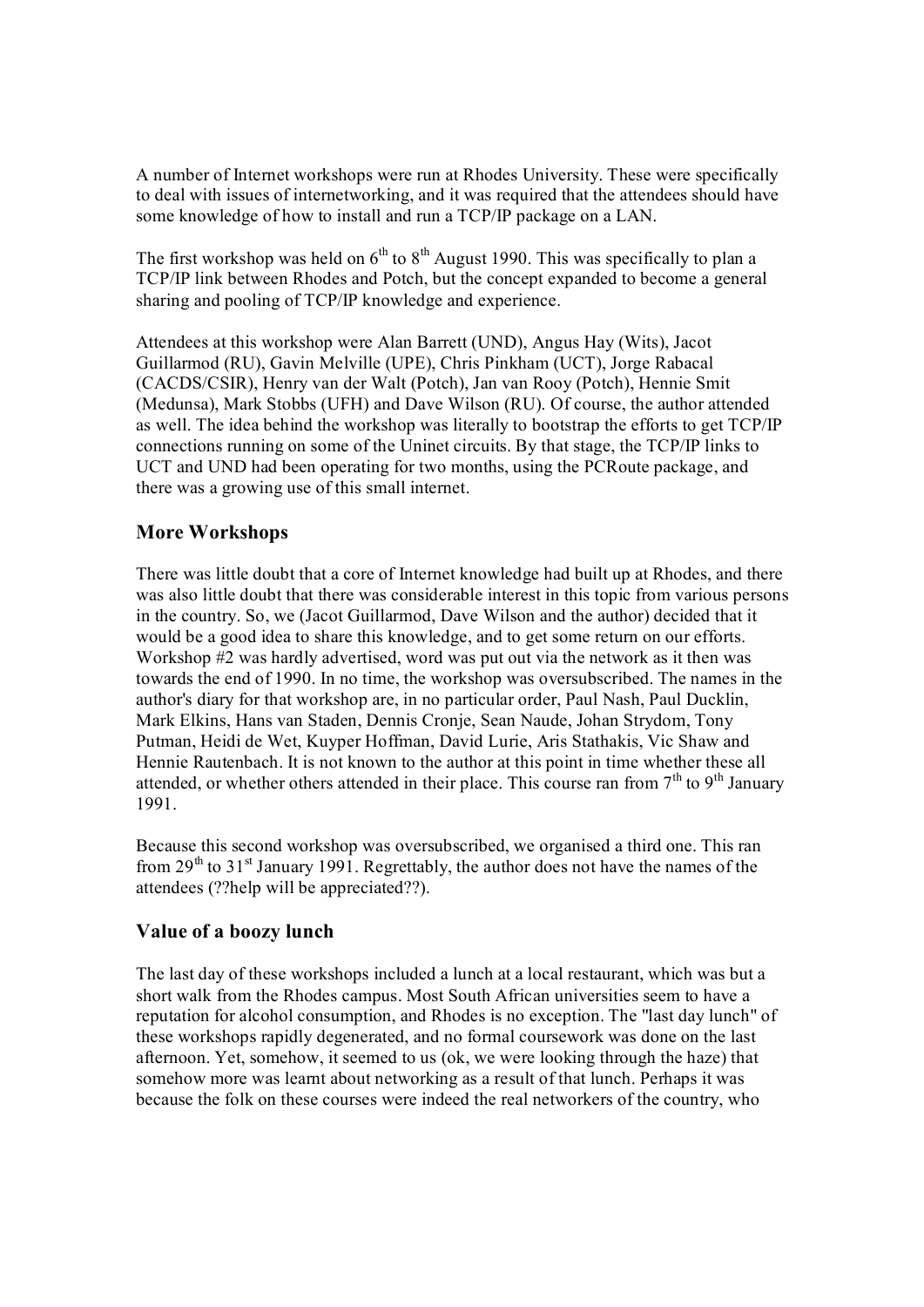were going to make things happen, and they got to know each other so much better. Who knows.

**Theorem**: There is a lot about networking that is never taught in any Computer Science course.

## **Still to be written/refined**

## **TCP/IP on Uninet**

There can be little doubt that the TCP/IP protocols were being used internally at a number of Uninet sites in the late 1980's. Rhodes was running SCO Xenix before 3<sup>rd</sup> October 1989. Running the TCP/IP protocols at a Uninet site was a pre-requisite for any attempt to link Uninet sites into a small internet.

This section describes some of the experiences in getting TCP/IP working between Uninet sites. What is surprising is that Uninet was cleared to connect .ZA to the Internet by 25<sup>th</sup> November 1990, yet it took a further 12 months before a circuit was installed and the connection established. The roll-out of TCP/IP at the South African universities was not done with any alacrity at all, and even today (1997) there is not a good depth of knowledge of TCP/IP at all of the Uninet sites.

### **Rhodes-UCT** Linkup

The first link that took place was between Rhodes and UCT. Vic Shaw arranged that the Uninet multiplexors were reconfigured in a way that provided a 9,600 bps async link between the two sites. Routers were to all intents and purposes unobtaineable, but we managed to purchase a package developed by Wollongong called Win/Route. This simply did not work, and the setback that this created nearly killed off further attempts. This must have been in about May 1990.

## **PCRoute**

Given the failure of Win/Route, the attempt to establish a linkup between Rhodes and UCT almost died. Someone (?Chris Pinkham? Of UCT) came up with the idea of trying to use a public domain product called PCRoute. (The earliest reference to PCRoute that the author has is in a directory listing that he obtained from a USA site on 3 Dec 1989).

It made sense to get the networkers who were closely involved in this linkup to speak to each other face to face. Jacot and John Stevens (of Rhodes) attended a networking meeting at the University of Stellenbosch  $4<sup>th</sup>$  and  $5<sup>th</sup>$  June 1990, and spent some time at UCT. This had an immediate benefit, and work was in progress to use PCRoute on the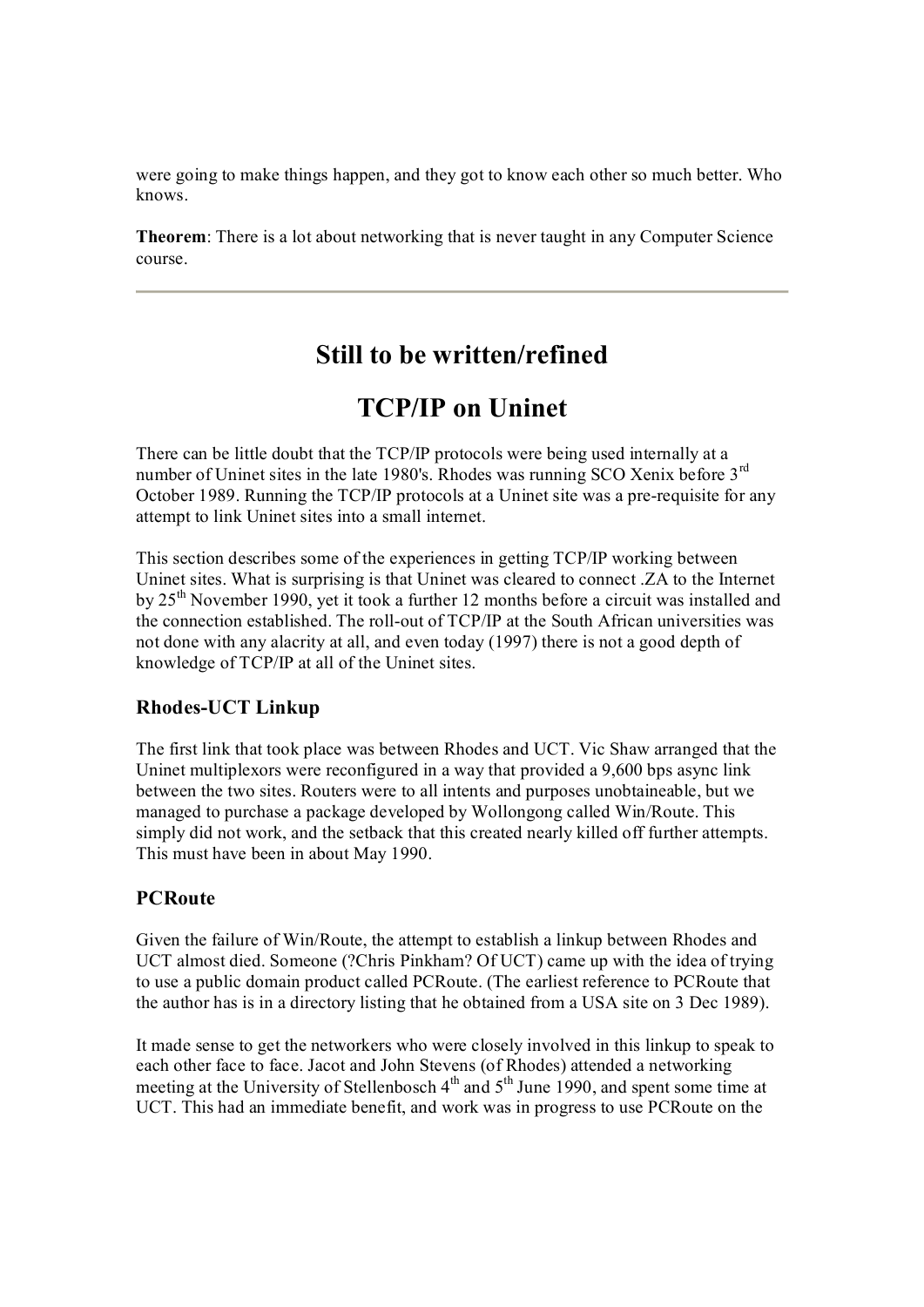Rhodes/UCT link by the 7th of June 1990. It took only a few more days to get TCP/IP traffic to flow between Rhodes and UCT.

Later that month (June 1990) a similar link had been established between Rhodes and the University of Natal Durban, with the technical work there being done by Alan Barrett.

Expansion of this type of networking was surprisingly slow. The next link in the country was from the Rhodes gateway to Potch. This was some time after the TCP/IP workshop that was held at Rhodes on  $6<sup>th</sup>$  to  $8<sup>th</sup>$  August 1990. The oldest SMTP mail from Potch that the author has in his archives is from Jan van Rooy and is dated  $20<sup>th</sup>$  August 1990, but there is a message implying quite clearly that the dial-up modem was no longer in use on the  $27<sup>th</sup>$  June 1989 - possibly because the email was flowing across one of the Uninet virtual circuits as RSCS traffic, it was most certainly not as SMTP traffic.

From then on, the roll-out to other sites speeded up, as the method of getting IBM hosts onto the TCP/IP network had been established.

As an aside, Russell Vincent of the University of Natal, Durban, came up with an excellent scheme of allowing PCRoute to operate at 19.2 Kbps in asyncrhonous mode across Telkom's 64 Kbps synchronous Diginet service. This merely involved making up a suitable cable to connect the PC's serial port to the X.21 interface of the Telkom Network Terminating Unit (NTU). This was in operation in July 1992, it may have been used a year earlier than this date.

The wiring of the cable [is described here.](http://www2.frd.ac.za/uninet/history/ntukludge.htm)

#### **Those !@\$( Default Routes**

PCRoute used the RIP protocol for keeping track of routes to the various networks of Uninet, and in due course for the link to the USA as well. In essence, there had to be but one default route (ie route to network 0.0.0.0) announced on but one router within Uninet, and this had to be done by the router at Rhodes, because that was where the router to the USA was located.

Again and again what would happen, particularly when an internal network was added at a Uninet site, was that a default route would get set into the configuration file of the PCRoute that provided the connection. This would cause tremendous problems, as it would cause a failure at other points on Uninet when that incorrect default route propagated across Uninet. This would happen at sites that did not have a great deal of TCP/IP experience, and at sites that mistakenly thought that they had experts and this whole routing issue was a pushover. One highly undesirable side-effect of this is that failures of international routing were inevitably and unfairly blamed on the networking staff at Rhodes.

#### **Interop '90**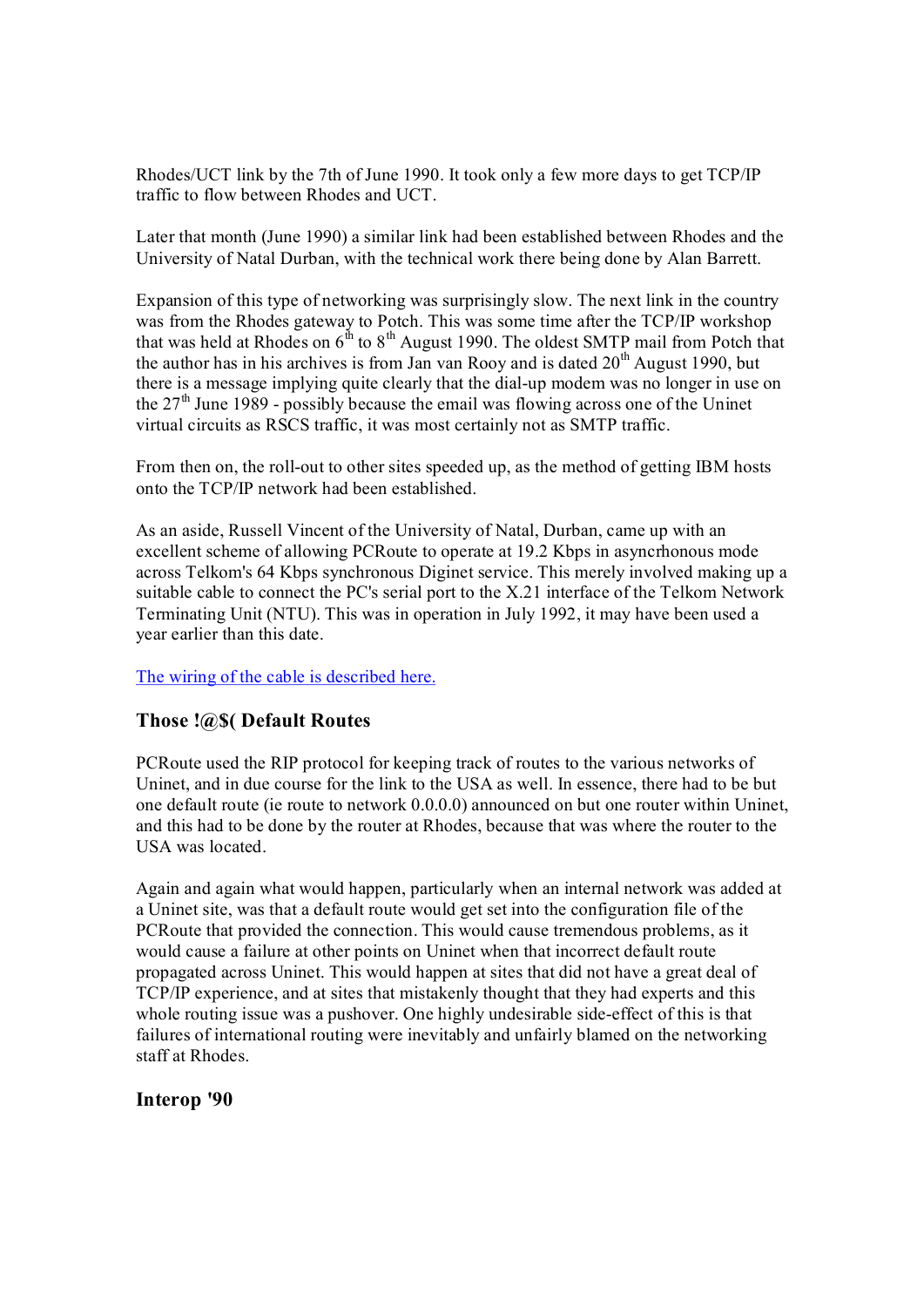$8<sup>th</sup>$ -12<sup>th</sup> October 1990, San Jose.

## **Visit to SRI**

 $(18<sup>th</sup>$  or  $19<sup>th</sup>$ ) October 1990 - Sue Kirkpatrick (nee Romano) and Doug MacGowan. Led directly to the registration of the .ZA domain a month later.

## **Other Networking in South Africa**

Lest anyone get the wrong impression, there were other networking activities in South Africa at the time. The ones that are of interest and relevance are those that interconnected different independent organisations, because this required a completely different approach to networking compared to the situation where one person or group controlled all of the computers that interconnected (eg in the case of a network of a bank, or of the government).

The Fidonet network has already been mentioned. Regrettably, the author does not know of the date when this network started, nor its history or extent.

One such network, which used the UUCP, protocol was called SANET, pronounced "essaynet". There was a bit of dispute over the ownership of that name, somehow this sorted itself out. This network also connected, via dialup, to the home of Randy Bush in Portland, Oregon. The author is uncertain of the timescales, but believes that this was after the UUCP to Rhodes had been operating for some months (ie in or after 1990). Further information on this network would be welcomed.

In September 1988, the FRD set about establishing a facility whereby the administration of grant funding could be done online. The concept was to have a microVax hold a database of the grant information for FRD-funded researchers, and that the various universities would be linked into this system via network technologies of X.25 or the CSIR's asynchronous network. It was also suggested that there could be links with NetLAN boxes and/or via IBM 3270 terminals connected by ways still to be defined. The author was involved with the service at the Rhodes University end, which was always problematic (for one thing, the system did not cater at all well for terminals that were not made by DEC). What is remarkable about this approach is that it did not dovetail into the Uninet design.

Hopefully, this history of the Internet will inspire others to publish similar stories about these networks.

## **Sanctions, Politics**

## **Background**

**Politics of Rhodes University**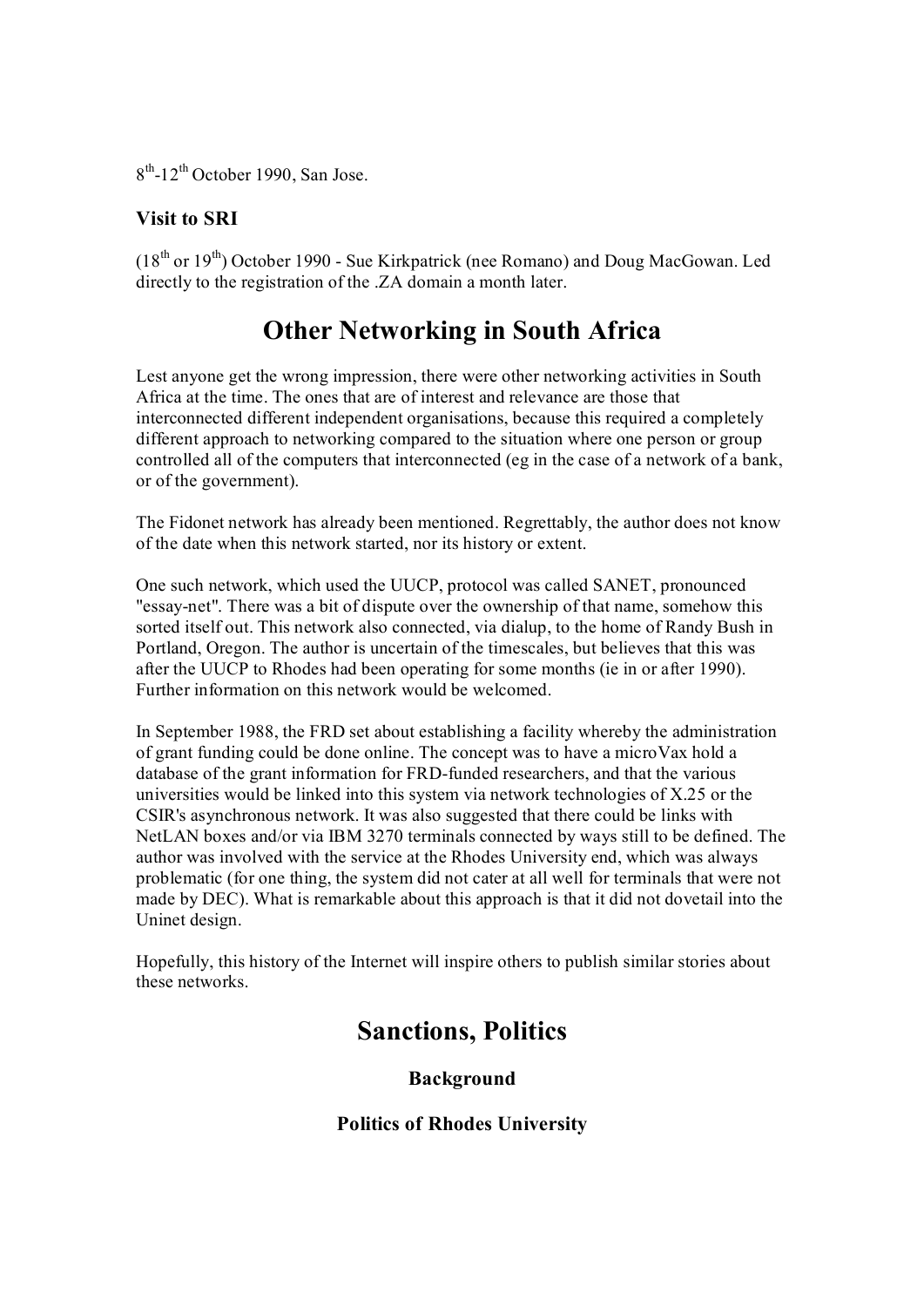### **Difficulties in obtaining Hardware and Software**

### **Use of email communication**

#### **Un-closeable Gateway**

The Fidonet gateway at Rhodes was established at a most difficult time in the history of South Africa. The apartheid government was under enormous threat from the majority of the populace, and was doing its utmost to control the flow of information out of the country. Never mind the government of the USA putting sanctions in the way of contact with South Africa, the South African government was imposing its will regarding communications, and was doing so with an iron fist. The government also viewed Rhodes University as a hotbed of liberal opposition, and had its spies infiltrate many aspects of the University's activities.

The author thus had solid grounds for concern that the gateway might be summarily closed down by the South African government. Fortunately, the design was such that the gateway could have been operated from anywhere near a telephone that could dial through to the USA. It would have been difficult to do this, but it would have been possible should the need have arisen. Fortunately, the need did not arise, but there were times when the author thought that it might. There was a goodly amount of anti government information being sent out of that gateway.

Another coincidence still puzzles the author. It was almost a year to the day after the Fidonet gateway went into general operation at Rhodes (Feb 1989) that President F W de Klerk stood up in parliament and announced that Nelson Mandela would be freed, the ANC unbanned, and a host of other reforms (2 Feb 1990).

## **APPENDICES**

Here are some of the documents that were used during the development, implementation and extension of the mailing systems at Rhodes University. These are the working documents as used by the group that did the development. Unless stated otherwise, specification documents were all prepared by the author of this article.

- [MAIL000: Specifications for Action to be](http://www2.frd.ac.za/uninet/history/mail000.htm) taken by the Mailing System. This was the specification of 1 March 1989, that showed how mail was to flow between the computers at Rhodes, onto Uninet and to the USA.
- MAIL001: Some test [addresses that were used.](http://www2.frd.ac.za/uninet/history/mail001.htm) The mailing systems had to produce the correct results in the appropriate files.
- [MAIL002: Comments made](http://www2.frd.ac.za/uninet/history/mail002.htm) by Jacot on one of the specifications. One that was recorded, out of many that were made.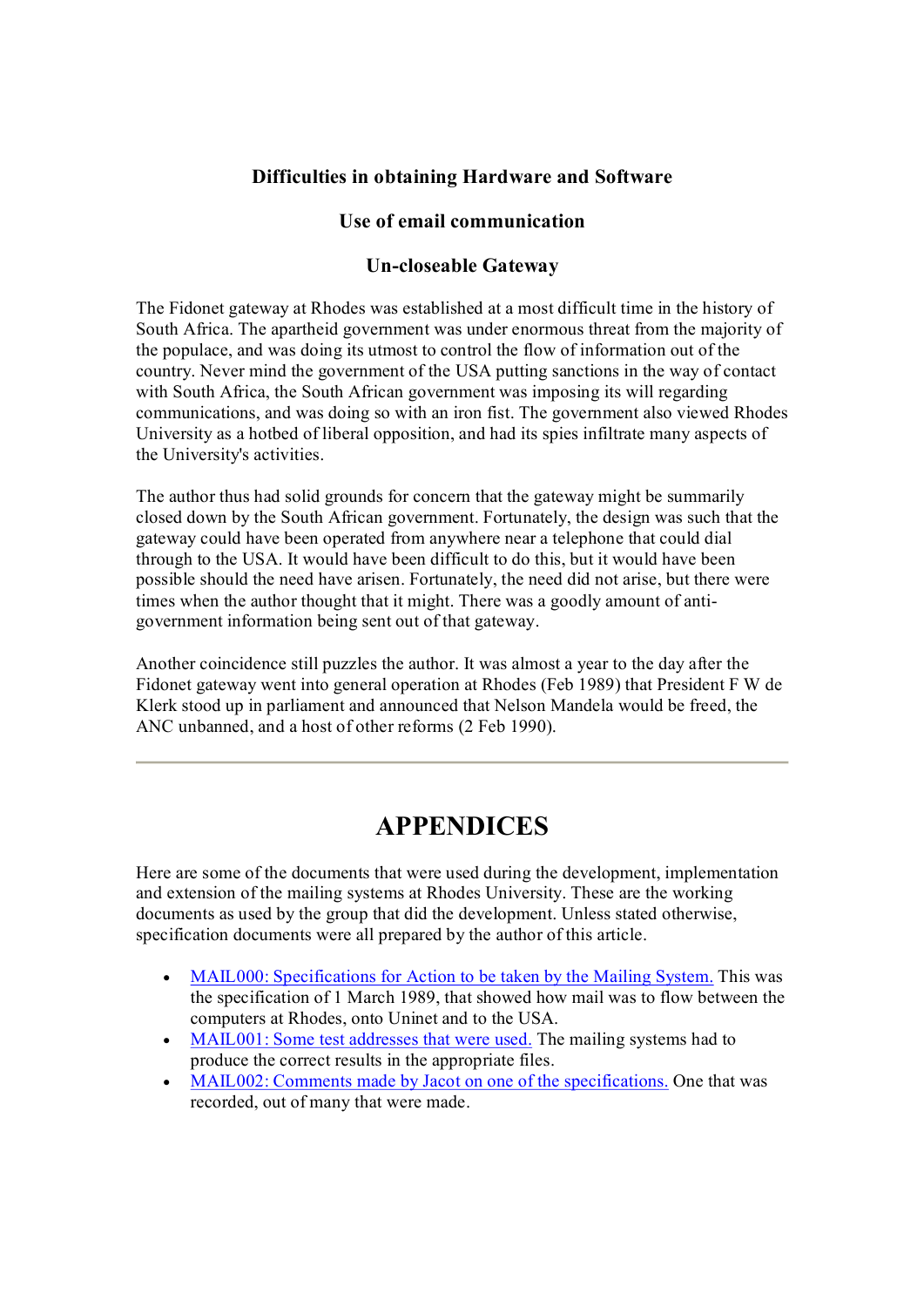- MAIL003: Address formats [for mailing.](http://www2.frd.ac.za/uninet/history/mail003.htm) A description of how the user would type in addresses. The document is dated 7 February 1989, which is very close to the date that the Fidonet gateway was released for general use at Rhodes.
- · [MAIL004: Sample mail between RURES](http://www2.frd.ac.za/uninet/history/mail004.htm) and RUPHYS. This mail flowed on 10 January 1989, and showed the headers. The text of the message was used to confirm that the message lines were stored in the correct place on the Cyber.
- · [MAIL005: Sample of kludged](http://www2.frd.ac.za/uninet/history/mail005.htm) mail from RURES to RUPHYS. Even in January 1989 there was concern about spamming.
- · MAIL006: [Another sample of kludged mail](http://www2.frd.ac.za/uninet/history/mail006.htm) from RURES to RUPHYS. This example is here because it was found in the author's archives. It adds little to what is in MAIL005.
- [MAIL007: Changes required](http://www2.frd.ac.za/uninet/history/mail007.htm) to the Cyber mail system. By  $21<sup>st</sup>$  March 1989, it was clear that the home-brewed Cyber mailing system was creaking, and that changes were necessary.
- [MAIL008: Testing for weird](http://www2.frd.ac.za/uninet/history/mail008.htm) patterns in the message. This is the text that was used to check that the text inside a message could look like the contents of a message header.
- MAIL009: What to [do with message headers.](http://www2.frd.ac.za/uninet/history/mail009.htm) This document spelt out how we were to handle the headers of the messages. At the time (12 January 1989) some confusion had arisen and thus clarity was needed.
- · [MAIL010: Test](http://www2.frd.ac.za/uninet/history/mail010.htm) messages from RUPHYS to RURES. This tested that RURES would bounce badly addressed email back to the sender.
- [MAIL011: Some message](http://www2.frd.ac.za/uninet/history/mail011.htm) headers from the early days. These message headers were used to show us what we had to cater for when developing the Fidonet gateway. It also gives some dates of the early dial-up Bitnet-style messages that flowed within South Africa.
- [MAIL012: Specification for logging](http://www2.frd.ac.za/uninet/history/mail012.htm) Fidonet messages. This was quite likely not implemented. The early statistics showed that the cost of a message was only a few cents each, and it was not worth the effort to build an accounting system at that stage.
- [MAIL013: Provisional](http://www2.frd.ac.za/uninet/history/mail013.htm) document to link a Unix system. This was an attempt in March 1989 to get a uucp gateway operating via a donated NCR Tower computer in the Rhodes Computer Science department. This could not be made to work, the project fell through.
- · [MAIL014: Proposal for](http://www2.frd.ac.za/uninet/history/mail014.htm) a major mail hub at Rhodes. It was clear by June 1989 that the Fidonet/Cyber gateway could and would be expanded to become quite big. The matter had now to be taken more seriously.
- MAIL015: The specification [to connect a computer to RURES.](http://www2.frd.ac.za/uninet/history/mail015.htm) This document, dated  $27<sup>th</sup>$  June 1989, set the standards to be used in order for other computers around Uninet to connect to the RURES mailer. From this mailer, it was possible to exchange email with any other of the Uninet hosts of whatever manufacturer, as well as with hosts on the Internet.
- · MAIL016: Mail flows at [Rhodes University](http://www2.frd.ac.za/uninet/history/mail016.htm) A document by Jacot, dated 16 June 1989, giving an overview of mail flows at Rhodes.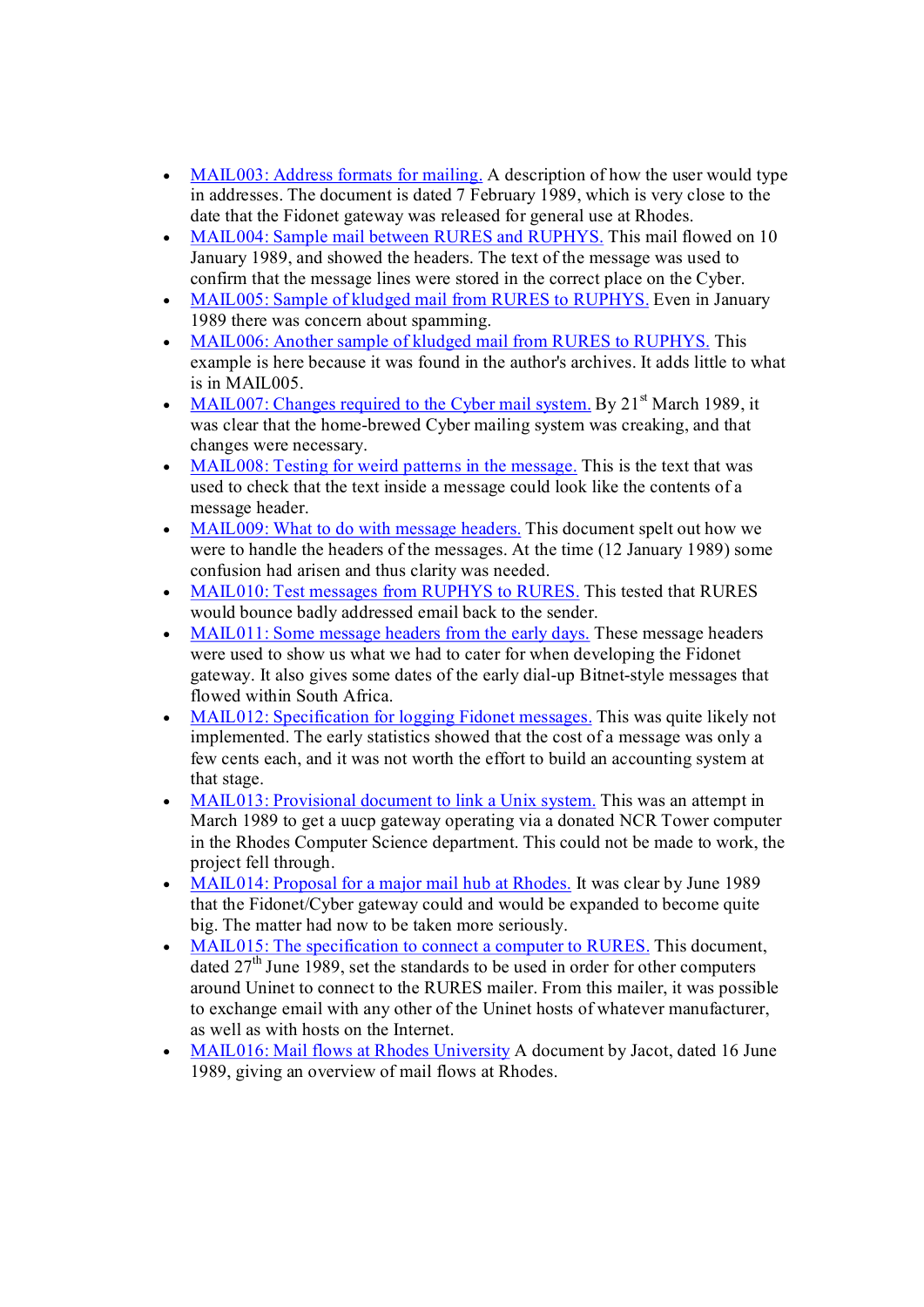- [MAIL017: Changes to the Fidonet](http://www2.frd.ac.za/uninet/history/mail017.htm) Gateway By the  $21<sup>st</sup>$  of November 1989, the Fidonet gateway was creaking quite badly. This document spelt out what changes were needed.
- Some info about the first [TCP/IP workshop at](http://www2.frd.ac.za/uninet/history/worksh1.htm) Rhodes. This has the prelimary announcement, as well as the actual timetable.
- Common Interest [Group Application.](http://www2.frd.ac.za/uninet/history/cig.htm) This was made to SAPO (predecessor to Telkom) early in 1988.
- · [South Africa cleared to](http://www2.frd.ac.za/uninet/history/zacleard.htm) connect to the Internet. Here is some correspondence on that topic. It was to be a full year before the Internet connection was established.

## **Some Traffic Figures for Fidonet**

Here are some traffic figures for Fidonet, extracted from a note by the author to Pat Terry on  $16<sup>th</sup>$  July 1990:-

| Month    | Kbytes<br>Compr.<br>Mail | Telephone<br>Units<br>$(1.75 \text{ secs})$ |
|----------|--------------------------|---------------------------------------------|
| October  | 9,688                    | $23,000 + -$                                |
| November | 10,612                   | $20,000 + -$                                |
| December | 19,573                   | 15,273                                      |
| 1990     |                          |                                             |
| January  | 14,630                   | 25,842                                      |
| February | 17,979                   | 14,872                                      |
| March    | 26,127                   | 23,944                                      |
| April    | 28,958                   | 31,553                                      |
| May      | 39,745                   | 28,446                                      |
| June     | 25,906                   | 41,028                                      |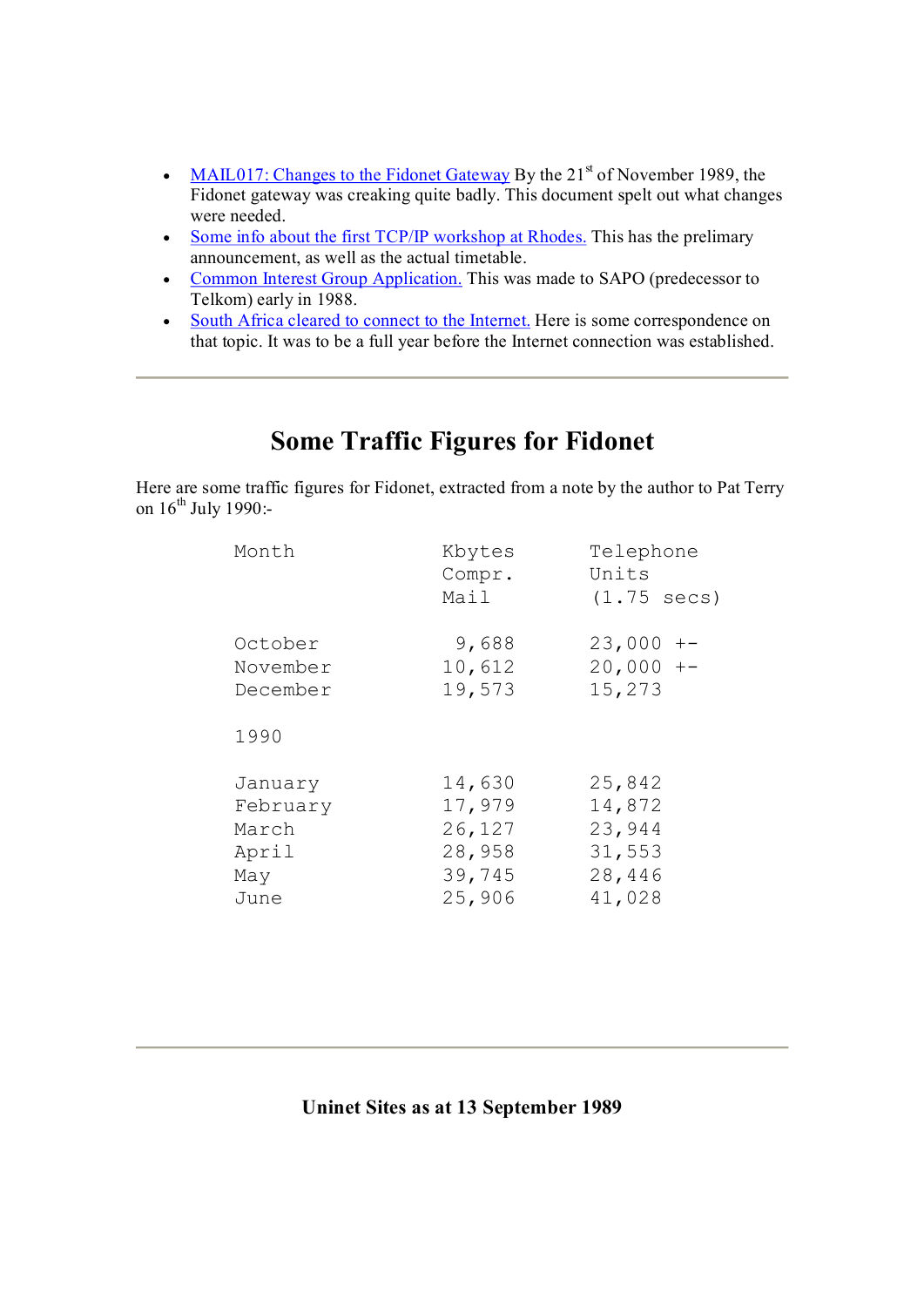(Source: Original emal from Alan Barrett) Electronic Mail Wed, 13 Sep 1989 =============== This document is an attempt to provide sufficient information to permit users of the UND EE VAX and HP9000 to make use of the mail facilities that exist between these computers and various other computers and networks in the RSA and overseas. Alan Barrett, Dept of Electronic Eng, University of Natal, Durban UniNet (RSA): Barrett@UNDEE Phone: (031)-816-2758 ….[cut]…. Node postmaster Node Name user name **Description** ======= =============== ============================== CSIRVM uninet@csirvm CSIR - VM machine JES2 (not active) CSIR - TSO machine PMB1UN kure@pmb1un Water Research, Pietermaritzburg PUKVM1 rkdjlvr@pukvm1 Potch University RGNVM1 (not active) Human Sciences Research Council RUBIS jhobson@rubis Rhodes Univ BIS department (ADDS/Mentor) RUCS01 postmaster@rures Rhodes Univ Comp Sci Dept (NCR/Unix) RUPHYS postmaster@ruphys Rhodes Univ Physics Department (VAX/VMS) RUPLA postmaster@rures Rhodes Univ Comp Cent - Admin/Plato (NOS)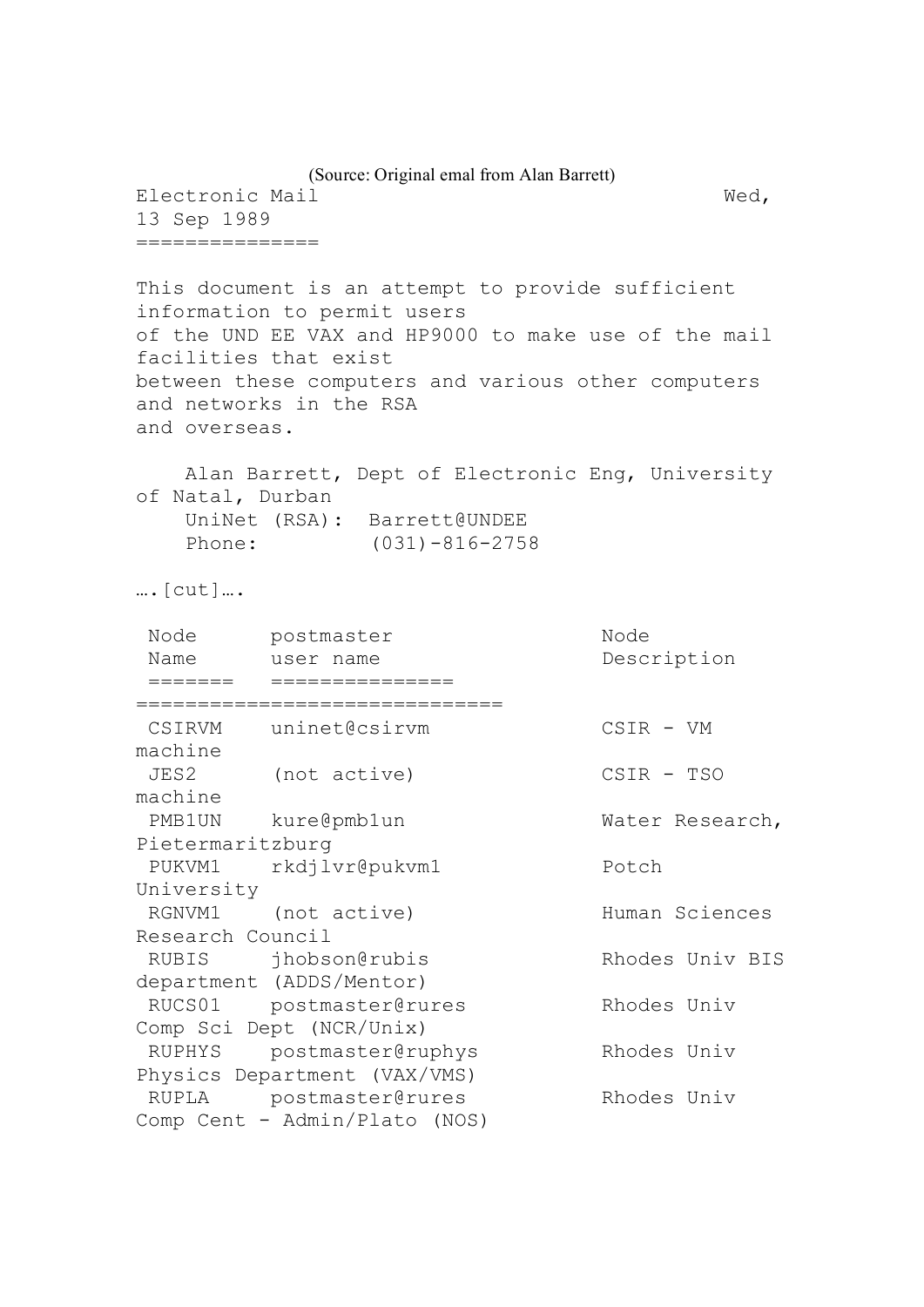|                      | RURES postmaster@rures         | Rhodes Univ     |
|----------------------|--------------------------------|-----------------|
|                      | Comp Cent - Research (NOS)     |                 |
|                      | UCTCS postmaster@ucthpx        | Univ of Cape    |
| Town, Comp Sci Dept. |                                |                 |
|                      | UCTGEO postmaster@ucthpx       | Univ of Cape    |
| Town, Geochem Dept.  |                                |                 |
|                      | UCTHPX postmaster@ucthpx       | Univ of Cape    |
|                      | Town, Info Tech Services       |                 |
|                      | UCTVAX postmaster@ucthpx       | Univ of Cape    |
|                      | Town, Info Tech Services       |                 |
|                      | UNDEE postmaster@undee         | Univ Natal,     |
|                      | Durban, Elec Eng (generic)     |                 |
|                      | UNDEEB postmaster@undeeb       | Univ Natal,     |
|                      | Durban, Elec Eng (VAX/VMS)     |                 |
|                      | UNDEED postmaster@undeed       | Univ Natal,     |
|                      | Durban, Elec Eng (HP9000/Unix) |                 |
|                      | UNDHPD postmaster@unphpd       | Univ Natal,     |
| Durban, HP Desk.     |                                |                 |
|                      | UNIS (not active)              | University of   |
|                      | South Africa - TSO machine     |                 |
|                      | UNPHPD postmaster@unphpd       | Univ Natal,     |
|                      | Pietermaritzburg, HP Desk.     |                 |
|                      | UPVM2 bdr0015@upvm2            | University of   |
| Pretoria - research  |                                |                 |
|                      | WITSVMA 074spock@witsvma       | Wits University |
| - research           |                                |                 |

## **FOR CHECKING**

At Rhodes:

· installation date of 9,600 bps circuit to Randy Bush

[**NOTE of Nov 2001.**, based on old files at the NRF]

There is a letter dated 24 June 1991 from Vic Shaw to the Assistant General Manager, International Services (3C31C3), SAPT that applies for a 9,600 bps